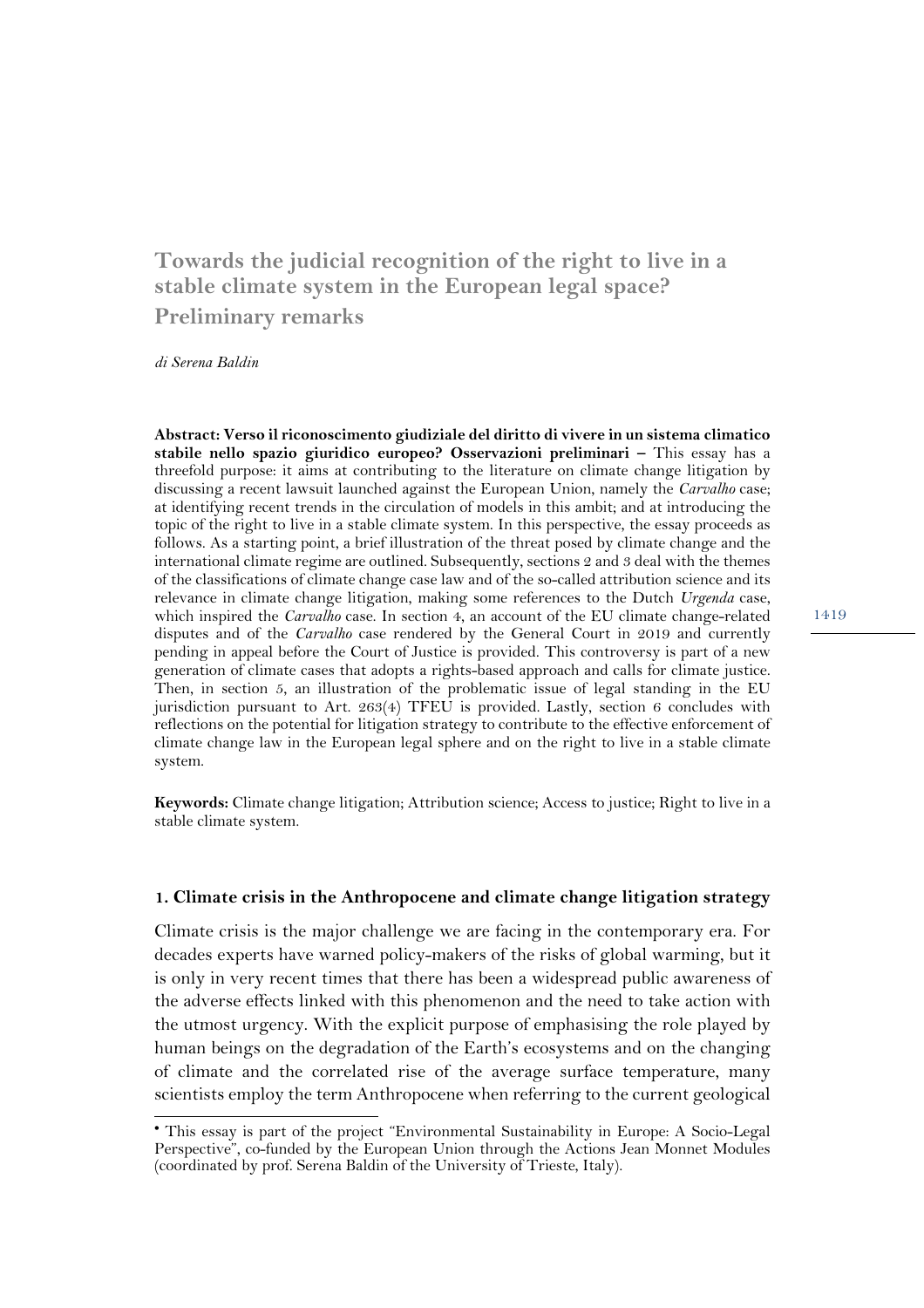era. They date it back to the latter part of the 18th century, when the anthropogenic emissions of greenhouse gases in the atmosphere due to industrial activities began to increase considerably<sup>1</sup>.

The elaborate international climate change regime includes the 1992 United Nations Framework Convention on Climate Change (UNFCCC), the 1997 Kyoto Protocol, and the 2015 Paris Agreement. The UNFCCC is the first act in the world aimed at stabilising greenhouse gas concentrations in the atmosphere, on the assumption that human activities are changing the global climate system and these alterations affect human and natural systems negatively. Climate change is defined in Art. 1, para. 2, UNFCCC as the «change of climate which is attributed directly or indirectly to human activity that alters the composition of the global atmosphere and which is in addition to natural climate variability observed over comparable time periods»2. The UNFCCC has been complemented by the Kyoto Protocol, which has the objective of reducing by 5% the global gas emissions by 2012 compared to 1990. The Protocol provides for binding targets, while the UNFCCC only encourages industrialised countries to stabilise gas emissions. The Paris Agreement adopts a new approach of global cooperation, representing a shift away from the top-down regulatory approach that had previously underpinned the international climate change regime. It combines the bottom-up national targetsetting with a top-down oversight system<sup>3</sup>. The fundamental core of this accord is enshrined in Art. 2, where it is affirmed that the global response to the threat of climate change has to be faced by keeping «the increase in the global average temperature to well below 2°C above pre-industrial levels and pursuing efforts to limit the temperature increase to 1.5°C above pre-industrial levels, recognising that this would significantly reduce the risks and impacts of climate change».

From a constitutional law perspective, the debate on climate change is embedded in the human rights discourse for the implications that global heating has on fundamental rights. This is clearly pointed out in the Paris Agreement. In its preamble, it is acknowledged that this problem is a common concern of humankind and that the «Parties should, when taking action to address climate change, respect, promote and consider their respective obligations on human rights, the right to health, the rights of indigenous peoples, local communities, migrants, children, persons with disabilities and people in vulnerable situations and the right to development, as well as gender equality, empowerment of women and intergenerational equity». According to the UN Special Rapporteur on human rights and the environment, a safe climate is a vital element of the right to a

<sup>1</sup> See P.J. Crutzen, E.F. Stoermer, *The Anthropocene*, in *IGBP Global Change Newsletter*, 41, 2000, 17.

<sup>2</sup> For an explanation of the first stages in the development of international climate change policy, see J. Werksman, J. Lefevere, A. Runge-Metzger, *The EU and International Climate Change Policy*, in J. Delbeke, P. Vis (eds), *EU Climate Policy Explained*, European Union, 2016, 94 ff., at ec.europa.eu/clima/sites/clima/files/eu\_climate\_policy\_explained\_en.pdf.

<sup>3</sup> See J. Kreienkamp, *The Long Road to Paris. The History of the Global Climate Change Regime*, in *UCL Policy Brief*, 2019, 9, at www.ucl.ac.uk/global-governance/news/2019/nov/longroad-paris-history-global-climate-change-regime.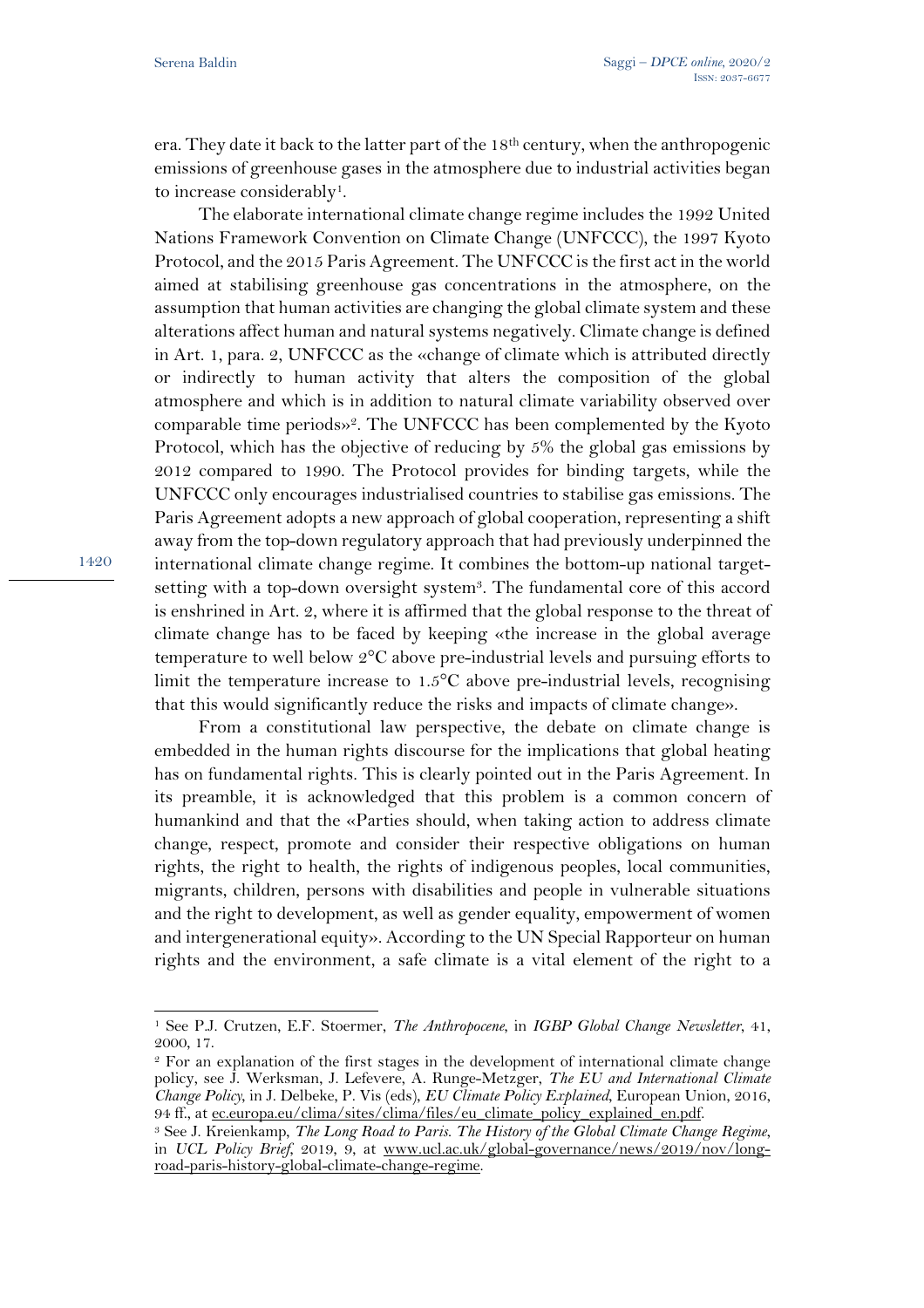healthy environment and is absolutely essential to human life and wellbeing<sup>4</sup>. The failure of the States to take adequate steps to address global warming constitutes a violation of the right to a healthy environment.

It is also worth noting that the anthropogenic interference on the Earth's average surface temperature, perceived as a relevant political matter, has been acknowledged by a large number of States. Almost all of them have signed the UN climate change agreements<sup>5</sup> and have introduced legislations aimed at reducing greenhouse gas emissions and at adapting the impact of climate change. The phenomenon has been even considered at constitutional level. In this vein, the Constitutions of Bolivia, Dominican Republic, Ecuador, Thailand, Venezuela, Vietnam, Zambia, and also the draft Constitution of Gambia, foresee that plans of management of lands or natural resources need to be carried out adopting measures for the mitigation of global warming<sup>6</sup>.

In the European Union, the legal basis for taking climate actions are enshrined in Art. 11 of the Treaty on the Functioning of the EU (TFEU) concerning the incorporation of environmental protection within the Union's policies and activities and in the Title XX TFEU, headed «Environment» (Articles 191-193). In particular, Art. 191 TFEU affirms that this supranational organisation shall contribute to pursue the objective of «promoting measures at international level to deal with regional or worldwide environmental problems, and in particular combating climate change». In preparing its policy, the EU is required to take account of «available scientific and technical data, environmental conditions in the various regions of the Union, the potential benefits and costs of action or lack of action, the economic and social development of the Union as a whole and the balanced development of its regions». The EU Charter of Fundamental Rights (Charter) also provides for «Environmental protection» in its Art. 37, although this provision is formulated as a policy objective which the EU shall strive towards rather than as a human right to a collective good. Furthermore, according to Art.  $4(2)(e)$  TFEU, the environment is included in the

<sup>4</sup> See United Nations, *Report of the Special Rapporteur on the issue of human rights obligations relating to the enjoyment of a safe, clean, healthy and sustainable environment*, A/74/161, 15 July 2019.

<sup>&</sup>lt;sup>5</sup> To date, the UNFCCC has 197 parties. The US has ratified the UNFCCC but not the Kyoto Protocol. Moreover, after having signed the Paris Agreement, the Trump administration notified UN of US withdrawal from this accord. Other significant emitters which are not parties of the Paris Agreement are Iran and Turkey.

<sup>6</sup> Art. 407 Const. Bolivia of 2009; art. 194 Const. Dominican Republic of 2015; art. 414 Const. Ecuador of 2008; art. 258 Const. Thailand of 2017; art. 127 Const. Venezuela of 1999; art. 63 Const. Vietnam of 2013; art. 257 Const. Zambia of 2016; art. 252 of the draft Constitution of Gambia. Other constitutions have a less incisive approach on this matter. The preamble of the Const. Côte d'Ivoire of 2016 affirms the State's commitment to contributing to climate protection and to maintaining a healthy environment for future generations. The Const. Tunisia of 2014 recognises the right to participate in the protection of climate (art. 45), as it is only the political commitment of Tunisian citizens. With yet another perspective, in the new Constitution of Cuba, art. 16(f) of the Chapter II devoted to international relations, states that Cuba «Promotes the protection and conservation of the environment as well as responding to climate change, which threatens the survival of the human species, through the recognition of common, yet differential, responsibilities».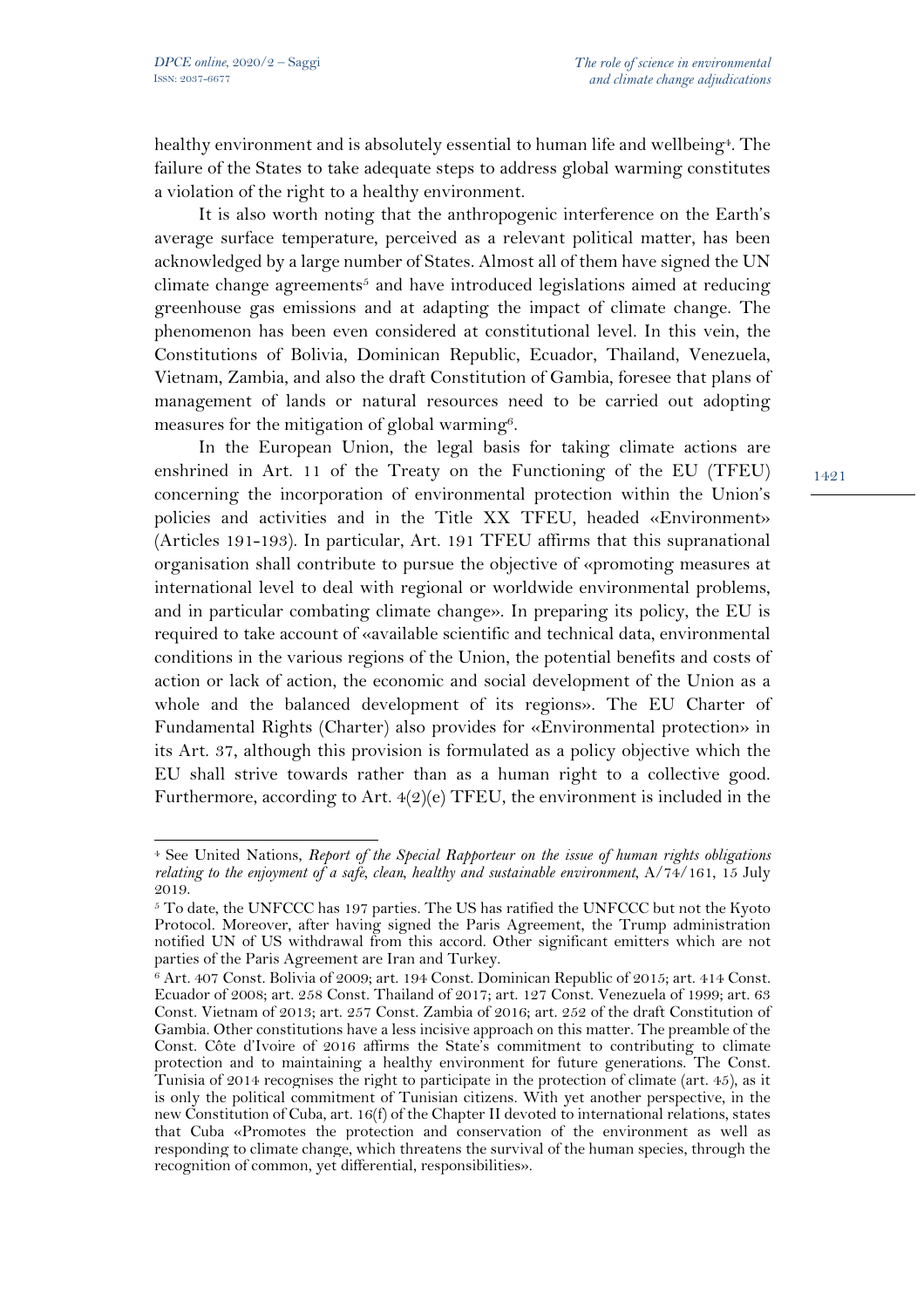category of the shared competences between the EU and its member States. However, climate change is an issue that cannot seriously be tackled at national level alone. Hence, member States have delegated to the Union a leading role in facing this phenomenon7. Currently, the EU aims at achieving net-zero emissions by 20508. In addition to policies and secondary legislations in this regard, the EU is a signatory of the UNFCCC and its complementary acts, the Kyoto Protocol and the Paris Agreement.

Arrangements and actions undertaken in this ambit reveal that, in general, States are well aware of the need for an effective response to the threat of climate change, even if at the same time efforts to curb the related measures are noted. Opposed initiatives have the scope of delaying choices not considered as priorities or that of lowering the most rigorous standards of gas emissions for furthering the interests of certain industrial sectors, in particular fossil fuel companies<sup>9</sup>. Due to inadequate responses or unsatisfactory steps forward to counteract global heating on part of governments and gas-emitting corporations, affected groups have turned to mobilisation campaigns. Nowadays we are witnessing a growing number of strikes and demonstrations seeking public and private climate change accountability. In the meantime, NGOs and activists put pressure on States and corporations also through judicial disputes. These have flourished in the last handful of years under the umbrella of a global litigation campaign known as Atmospheric Trust Litigation, which is based on the assumption that domestic courts may order that political branches take decisive measures to face the climate crisis.

Climate change litigation has been defined in a very broad sense as «any piece of federal, state, tribal, or local administrative or judicial litigation in which the party filings or tribunal decisions directly and expressly raise an issue of fact or law regarding the substance or policy of climate change causes and impacts»10.

<sup>7</sup> See R. Louvin, *Climate stability as a common good: a strategy for the European Union*, in S. Baldin, S. De Vido (eds), *Environmental Sustainability in the European Union: Socio-Legal Perspectives*, Trieste, 2020, 124.

<sup>&</sup>lt;sup>8</sup> The ambitious roadmap for green transition that should cut greenhouse gas emissions was illustrated by the President of the European Commission Ursula Von der Leyen to the EU leaders in December 2019, and it was followed by a proposal for a regulation with a binding objective of climate neutrality by 2050. See Communication from the Commission to the European Parliament, the European Council, the Council, the European Economic and Social Committee and the Committee of the Regions, "The European Green Deal", Brussels, 11.12.2019, COM(2019) 640 final; and Proposal for a Regulation of the European Parliament and of the Council establishing the framework for achieving climate neutrality and amending Regulation (EU) 2018/1999 (European Climate Law), Brussels, 4.3.2020, COM(2020) 80 final.

<sup>9</sup> For example, ExxonMobil has been suspected of suppressing climate change research as well as spreading doubt about climate science in advertorials, applying the same strategy used in the past by companies involved in tobacco and asbestos litigation. In addition, very recently it would have been an attempt to influence the EU Commission to change its approach towards climate regulation in the transport sector. See G. Supran, N. Oreskes, *Assessing ExxonMobil's Climate Change Communications (1977-2014)*, in *Environmental Research Letters*, 12, 2017, 1 ff.; E. Collins, *ExxonMobil attempts to influence the European Green Deal*, *InfluenceMap*, 6 march 2020, at influencemap.org/report/An-InfluenceMap-Note-ExxonMobil-Lobbies-the-EU-Commission-add01200dc694b00e9ac4bebf660227b.

<sup>10</sup> See D. Markell, J.B. Ruhl, *An Empirical Assessment of Climate Change in the Courts: A New*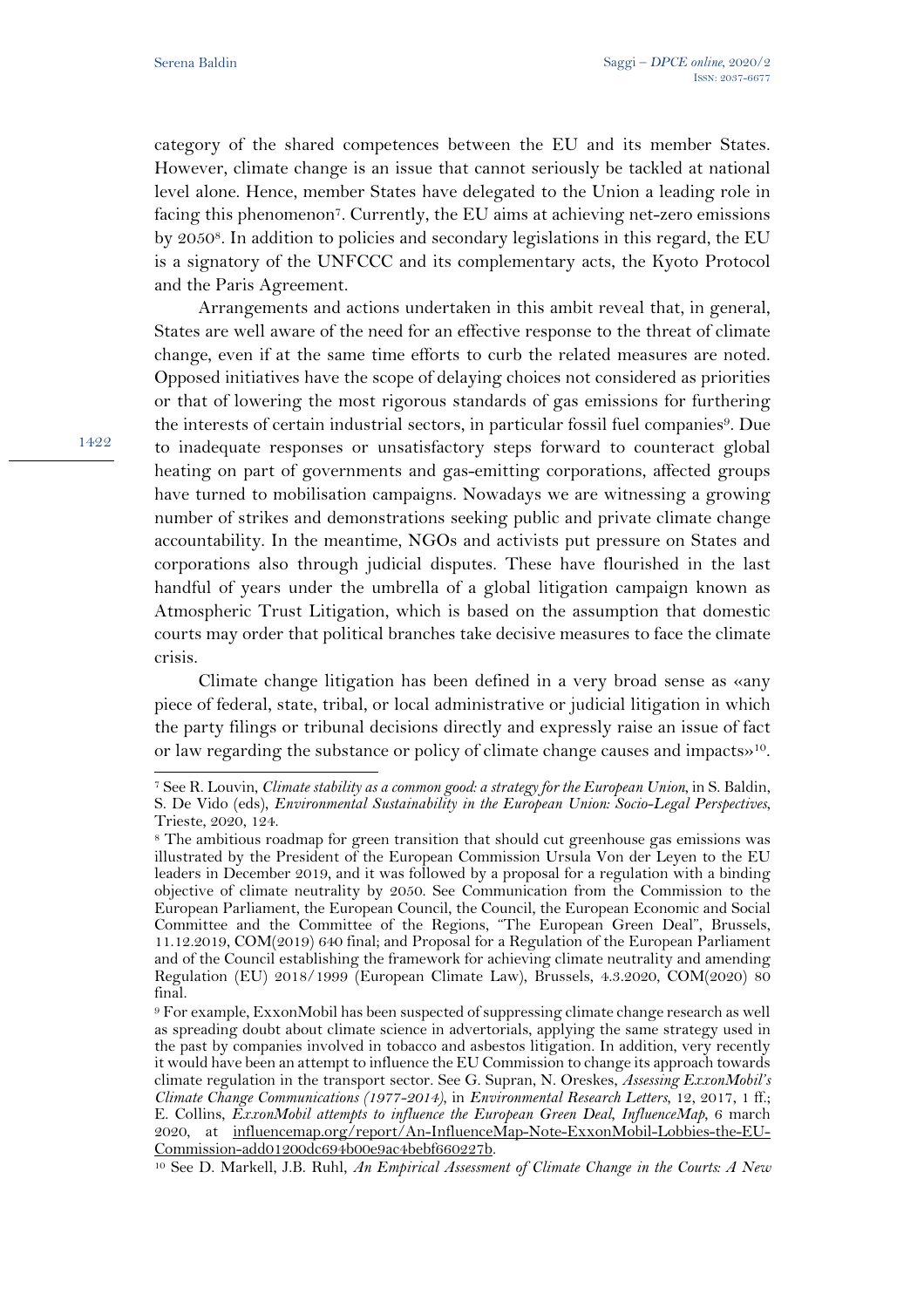Strategic litigation has generated a shift in the focal point of climate action, from the international arena to the domestic level, where the courts are called to impose on the States the meeting of their obligations. It is aimed at influencing public policy and at producing social change demanding climate justice to protect human rights, the adoption of regulations in conformity with international standards, the mitigation of greenhouse gases, adaptation to the impact of climate change, as well as compensation for climate-associated loss and damage<sup>11</sup>.

Recent lawsuits have incorporated rights-based arguments to sustain the plaintiffs' grievances, signalling a human rights turn in climate litigation<sup>12</sup>. Although there are barriers for direct access to justice in several jurisdictions and the final decisions are almost always in favour of the defendants – and hence ineffective though these cases garner public attention –, the increasing role of the courts in the global climate change governance in this manner is brought to light. Moreover, the transformative power that judges may have when they come to adjudicating fundamental rights matters is prompted and, in the very next future, their reasonings could become essential elements in building a multilevel workable response to climate change<sup>13</sup>.

In this regard, the ground-breaking decision in the case *Urgenda Foundation v the State of the Netherlands* issued by a Dutch District Court in 2015 has been acclaimed as «an example for the world»<sup>14</sup>, and the same can be said for the judgements sentenced in second instance by the Hague Court of Appeal in 2018 and then in cassation by the Supreme Court of the Netherlands in December 2019. All the three rulings of this judicial saga have affirmed that the State failed to fulfil its obligations by not wanting to reduce greenhouse gas emissions according to international and EU standards, and have ordered the State to limit its emissions.

As environmental human rights have gained recognition from the European Court of Human Rights (ECtHR) in the last decades, so one might suppose that the recent wave of climate change lawsuits currently pending in front of the national judges of the Old Continent will try to reach this regional jurisdiction that is responsible for overseeing the implementation of the Convention for the Protection of Human Rights and Fundamental Freedom (ECHR), the first treaty of the Council of Europe  $(CoE)$  and the cornerstone of all its activities<sup>15</sup>. In the meantime, a recent case has been brought forward before the Courts of Justice of

*Jurisprudence or Business as Usual?*, in *Florida Law Rev.*, 1, 2012, 27.

<sup>11</sup> The majority of this type of disputes are filed in the United States. A comprehensive database of climate litigation both in the United States and beyond is available at climatecasechart.com/.

<sup>12</sup> See J. Peel, H.M. Osofsky, *A Rights Turn in Climate Change Litigation?*, in *Transnational Environmental Law*, 1, 2018, 37 ff.

<sup>13</sup> On the transformative adjudication in climate change lawsuits, see E. Barritt, B. Sediti, *The Symbolic Value of* Leghari v Federation of Pakistan*: Climate Change Adjudication in the Global South*, in *King's Law J.*, 2, 2019, 203 ff.

<sup>14</sup> See R. Cox, *A Climate Change Litigation Precedent:* Urgenda Foundation v The State of the Netherlands, in *Journal of Energy & Natural Resources Law*, 2, 2016, 143 ff.

<sup>15</sup> In this vein, see S. Kirchner, *Climate Change and Environmental Rights Litigation at the European Court of Human Rights: A View from the Arctic*, in *Law and Forensic Science*, 2, 2017, 47 ff.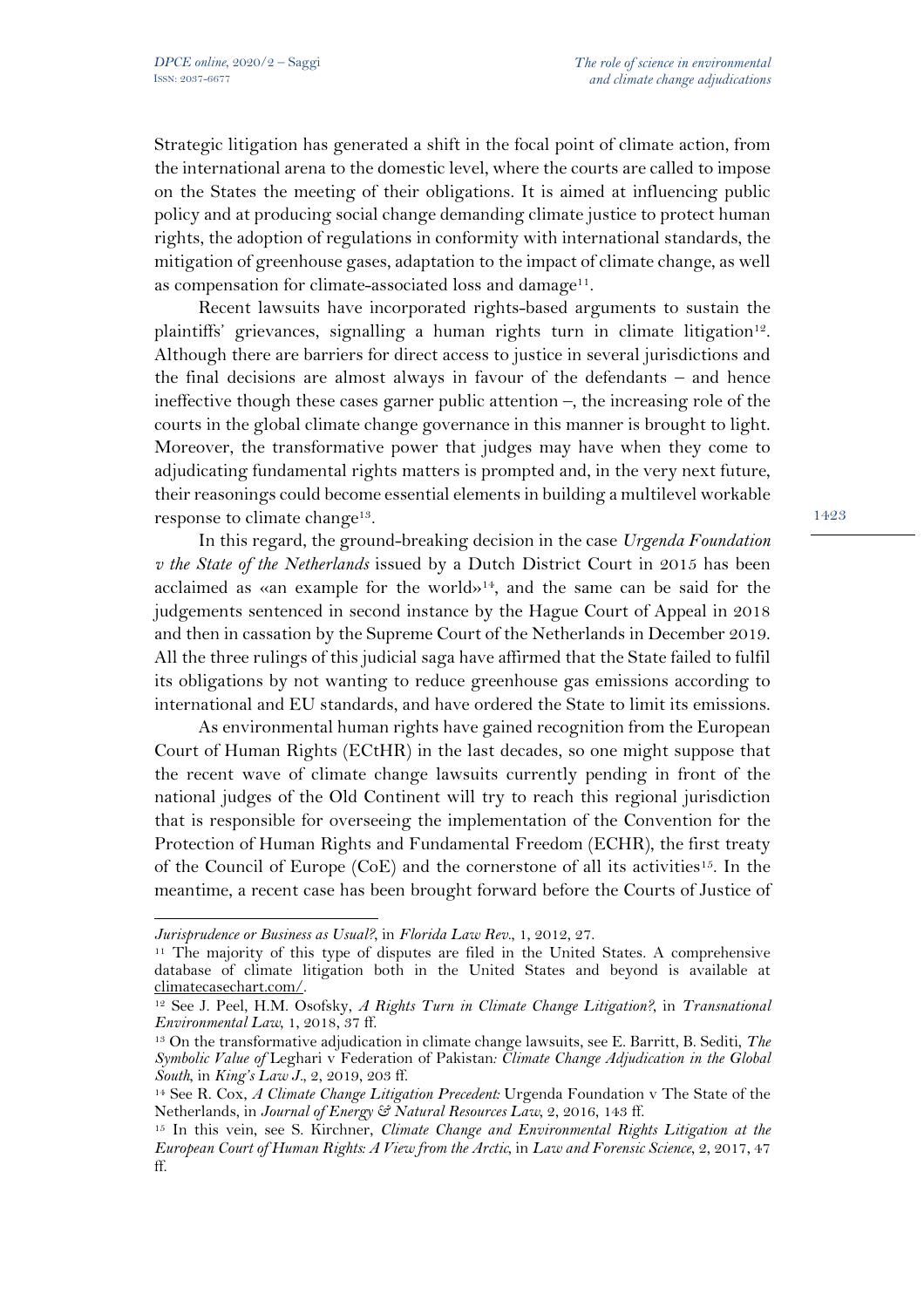the EU (CJEU) contending that the EU has failed and continues to fail to meet its purpose of reducing gas emissions and, as a consequence, it is infringing the fundamental rights of the applicants.

In the pages that follow, the arguments put forward by the plaintiffs in the the case *Armando Carvalho and Others v European Parliament and Council of the European Union*, also known as the *People's Climate* case, will be examined<sup>16</sup>. This lawsuit offers answers to the following questions: which is the role of science in climate adjudication? Which are the most relevant and problematic profiles regarding the claims invoked in the *Carvalho* case and the procedure foreseen to bring it before the CJEU? Therefore, after an illustration of the manner in which climate change-related litigation has been classified and of the law and science relationship (§§ 2 and 3), the essay focuses on the *Carvalho* case, a controversy that is part of a new generation of lawsuits that adopts rights-based arguments calling for climate justice  $(\S 4)$ . Since this lawsuit was dismissed by the General Court in 2019 for lack of standing and currently is pending in appeal before the Court of Justice, an analysis of the problematic issue of the *locus standi* in the EU jurisdiction is also provided  $(\xi 5)$ . Lastly, the essay seeks answers to the questions concerning whether the Dutch *Urgenda* case, which inspired the *Carvalho* case, has become a model of climate lawsuit that is circulating in Europe or elsewhere, and whether there are differences between the right to a healthy environment and the right to live in a stable climate system that is invoked in certain cases. Accordingly, the essay concludes with some reflections on the potential contribution of litigation strategy to the effective enforcement of climate change law in the European legal sphere and speculates upon the right to live in a stable climate system  $(\S 6)$ .

## **2. Classifications of climate case law and comparative legal issues**

Before embarking on the analysis of the *Carvalho* case, a preliminary clarification on what falls under the label of climate change litigation seems necessary. Indeed, the burgeoning number of lawsuits has heightened the interest in this topic. Numerous attempts to classify climate case law have been made during the years, despite the fact that scholars have immediately acknowledged the heterogeneity of the objects covered by these controversies17. According to most of them, every lawsuit that raises climate change arguments is a case of climate litigation, even if this issue does not serve as the legal basis of the claim, being only a peripheral profile<sup>18</sup>.

<sup>16</sup> EU General Court (Second Chamber), 08.05.2019, 888764/19, case T-330/18. The application is available at peoplesclimatecase.caneurope.org/wp-content/uploads/2018/ 05/application-delivered-to-european-general-court-1.pdf.

<sup>17</sup> In general, on the issue of classifications from a legal point of view, see L. Pegoraro, *Diritto costituzionale comparato. La scienza e il metodo*, Bologna, 2014, 143 ff.; S. Baldin, *Classifications and fuzzy logic: a comparative law perspective*, in S. Bagni, G.A. Figueroa Mejía, G. Pavani (coords), *La ciencia del derecho constitucional comparado. Estudios en Homenaje a Lucio Pegoraro*, I, Ciudad de México, 2017, 129 ff.

<sup>18</sup> See J. Setzer, M. Bangalore, *Regulating climate change in the courts*, in A. Averchenkova, S. Fankhauser, M. Nachmany (eds), *Trends in Climate Change Legislation*, Cheltenham, 2017, 177.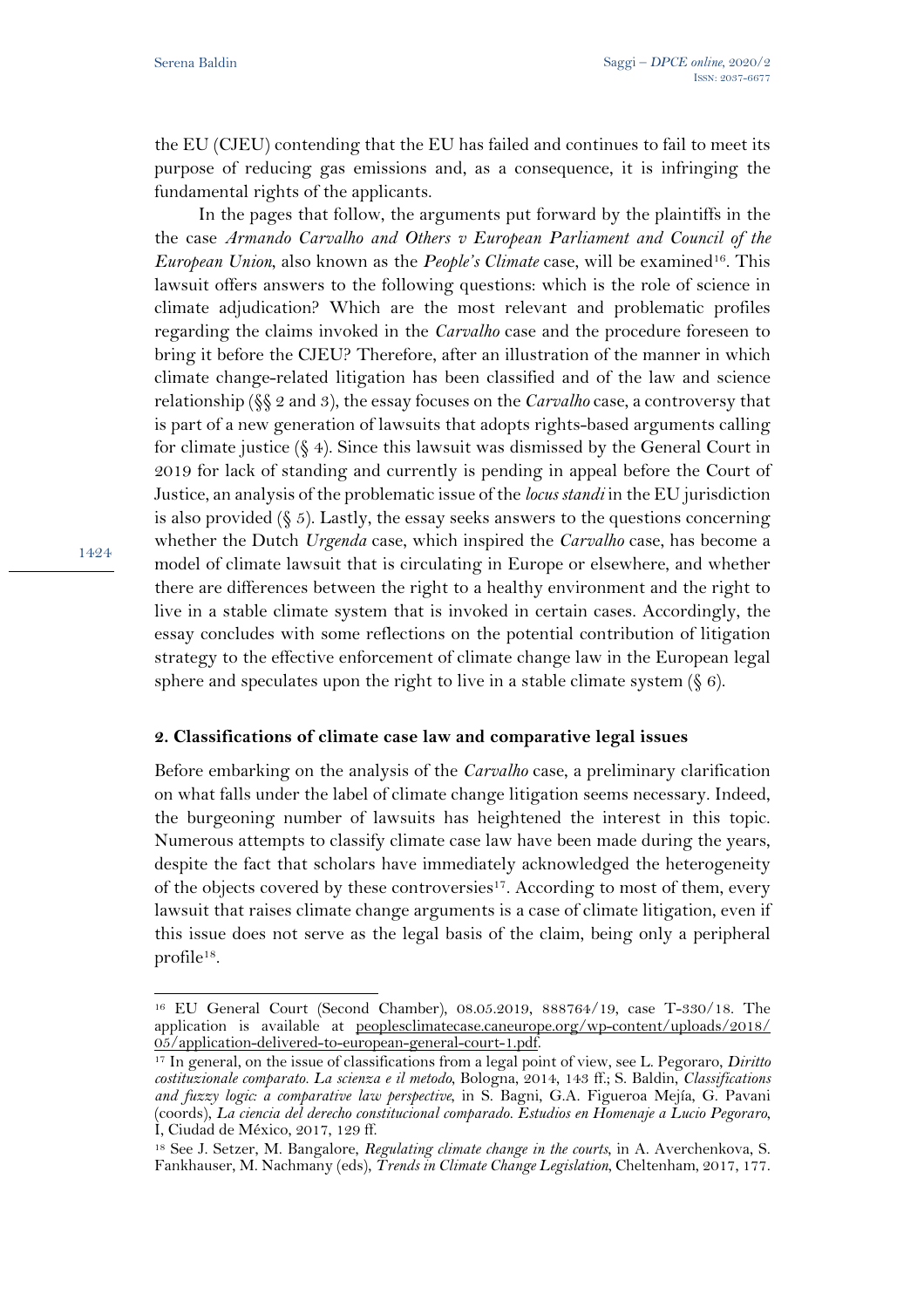A first criterion to draw a distinction among the whole set of these judicial disputes concerns the public-private divide. Public climate litigation refers to cases begun to exert bottom-up pressure on governments, whereas private litigation is addressed against greenhouse gas-emitting companies. Both types of lawsuit seek to compel defendants to mitigate, adapt or compensate for losses incurred by the effects of climate change. However, public climate litigation is especially focused on the judicial review of regulatory actions or inactions and strives to influence decision-makers mainly through the attainment of injunctive reliefs. The decisions may lead to several results, such as the adoption of more stringent emission standards, the inclusion of emission limits in regulatory permits, the delay or revocation of permits and licences, and more rigorous procedural obligations19.

Public climate litigation against governments has been further distinguished depending on whether the cases ask for better mitigation measures, or adaptation measures, or respect for procedural requirements. The first type of lawsuits, known as mitigation claims, seeks to compel authorities to take more rigorous measures to stop or reduce gas emissions or to support alternatives as renewable energy. The cases *Urgenda* in the Netherlands and *Pena* in Colombia fall into this  $class<sup>20</sup>$ . They are focused on human rights-based mitigation claims against countries that did not actively prevent climate-related harms, thereby violating human rights for inadequate action on greenhouse gas emissions. The second type of lawsuits, known as adaptation claims, strive to ensure that governments take adaptation measures addressed to affected communities or potentially affected ones, in particular the most vulnerable and weak segments of the society. The landmark ruling issued in the Pakistani *Leghari* case of 2018 is the emblem of this class21. The third type of lawsuits, called procedural claims, deals with the respect of procedural requirements in the context of land use and planning, as in the cases of lack of environmental impact assessment (EIA) or denial of access to information or inadequate public participation in the decision-making process<sup>22</sup>.

<sup>19</sup> See G. Ganguly, J. Setzer, V. Heyvaert, *If at First You Don't Succeed: Suing Corporations for Climate Change*, in *Oxford J. Legal Studies*, 4, 2018, 3.

<sup>20</sup> The case *Pena and Others v Government of Colombia* was decided by the Colombia's Supreme Court of Justice in 2018. The Court found the Colombian government liable for not halting the increasing deforestation of the Amazon forest, provoking an increase in the average temperature and threatening the young people's rights to life, health, food, water and a healthy environment. The decision also recognised that the Amazon Basin is a subject of rights.

<sup>21</sup> In the case *Ashgar Leghari v Federation of Pakistan*, the Lahore High Court Green Bench held that the State had violated citizens' rights to life, dignity and property and ordered the government to take measures to minimise the repercussions of global warming, including presenting a list of climate adaptation measures and to establish a Climate Change Commission in order that urgent action be taken to address the impact of climate change. Interestingly, the Court makes a distinction between environmental justice, regarded as localised, and climate justice, which is a more complex global problem. As a consequence, climate justice moves beyond local environmental justice to embrace multiple new dimensions, such as health, food security, human trafficking and disaster management. For a comment, see J. Peel, H.M. Osofsky, *op. cit.*, 37 ff.; E. Barritt, B. Sediti, *op. cit.*, 203 ff.

<sup>22</sup> Greenpeace International, *Holding your Government Accountable for Climate Change: A People's Guide*, 2018, 31 ff., www.greenpeace.org/international/publication/.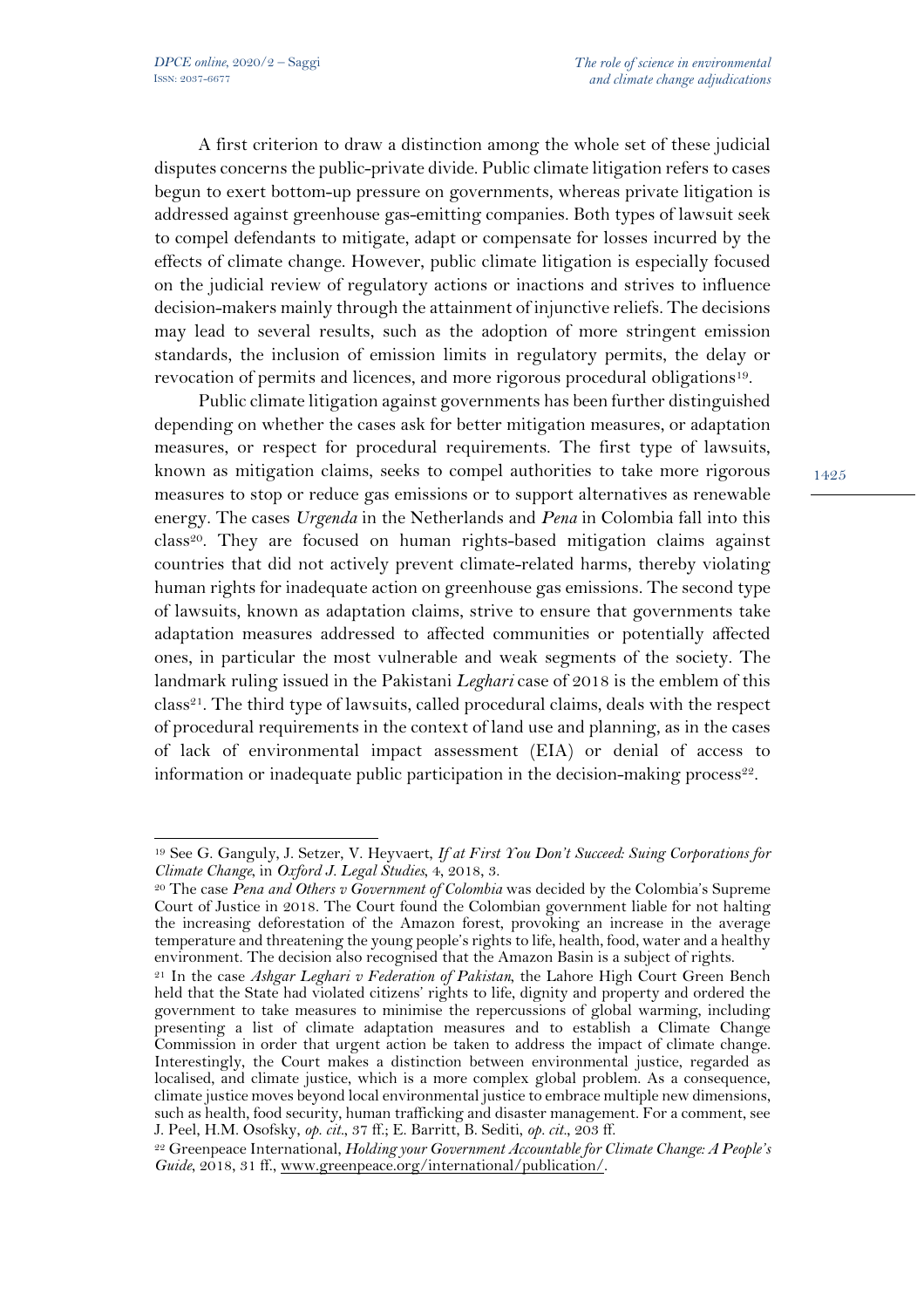A slightly different categorisation based on whether the defendant is a public entity or a private company divides the public controversies into four groups. On the basis of the type of action challenged are identified as follows: a substantive government group, addressed to substantive climate change mitigation or adaptation actions (which imply the adoption of a statute or a policy); an EIA and permitting group, focused on procedural requirements in the context of land use and planning; a rights group, finalised to extend the scope of human rights, property or civil rights to provide protection to individuals or the public against the effects of climate change, which includes lawsuits for access to information or for public participation in decision-making processes; and a climate science group, which includes a few miscellaneous claims related to the portrayal of climate science or climate scientists and the dissemination of climate science<sup>23</sup>.

A further proposal tries to classify climate change-related controversies in a way that is supposed to be collectively exhaustive and that simultaneously can enable mutually exclusive categories to be drawn. With this aim, the nature of the climate change regulatory regime in the jurisdiction where the lawsuit is brought and the consequences of the adjudication are the two criteria chosen to elaborate a typology. The first variable distinguishes the regulatory regimes depending on whether they are designed specifically and avowedly for the purposes of addressing anthropogenic climate change or not (called dedicated and nondedicated climate change legal regimes). The second variable gives rise to alternatives subject to the judicial outcome: a negative decision implies that the emission reductions not be made; a positive decision allows for emission reductions. The combination of these two criteria leads to a matrix of four types of litigation: defensive, promotive, challenging and perfecting<sup>24</sup>. With regard to the second variable, one may wonder to what extent it can be useful to know whether the final adjudication provides for the emissions reduction. Especially in the hypotheses in which the research viewpoint goes beyond the national scenario, the different rules and procedures underpinning adjudications in each State can affect the final decision. For this reason, the arguments put forward by the parties and the legal reasoning exposed by the judges may offer more insight than the decision itself.

Two things should be observed in this regard. Firstly, the above-mentioned proposals may give rise to criticism because they appear to be too wide or pointless through the lens of comparative law. Comparative legal research needs to elaborate a *tertium comparationis*, i.e. a common comparative denominator that depends on common elements which render judicial phenomena «meaningfully comparable», with the goal of achieving fruitful outcomes<sup>25</sup>.

<sup>&</sup>lt;sup>23</sup> Private claims are divided into two groups, according to whether the defendant is a corporation or an individual. See M. Wilensky, *Climate Change in the Courts: An Assessment of Non-U.S. Climate Litigation*, in *Duke Environmental Law & Policy Forum*, 26, 2015, 136 ff.

<sup>24</sup> See N.J. Ghaleigh, *'Six Honest Serving-Men': Climate Change Litigation as Legal Mobilization and the Utility of Typologies*, in *Edinburgh School of Law Working Paper Series*, 8, 2010, 7 ff., at dx.doi.org/10.2139/ssrn.1574928.

<sup>25</sup> See E. Örücü, *Methodology of comparative law*, in J.M. Smits (ed.), *Elgar Encyclopedia of Comparative Law*, Cheltenham, 2006, 442. More in general, on the usefulness of comparative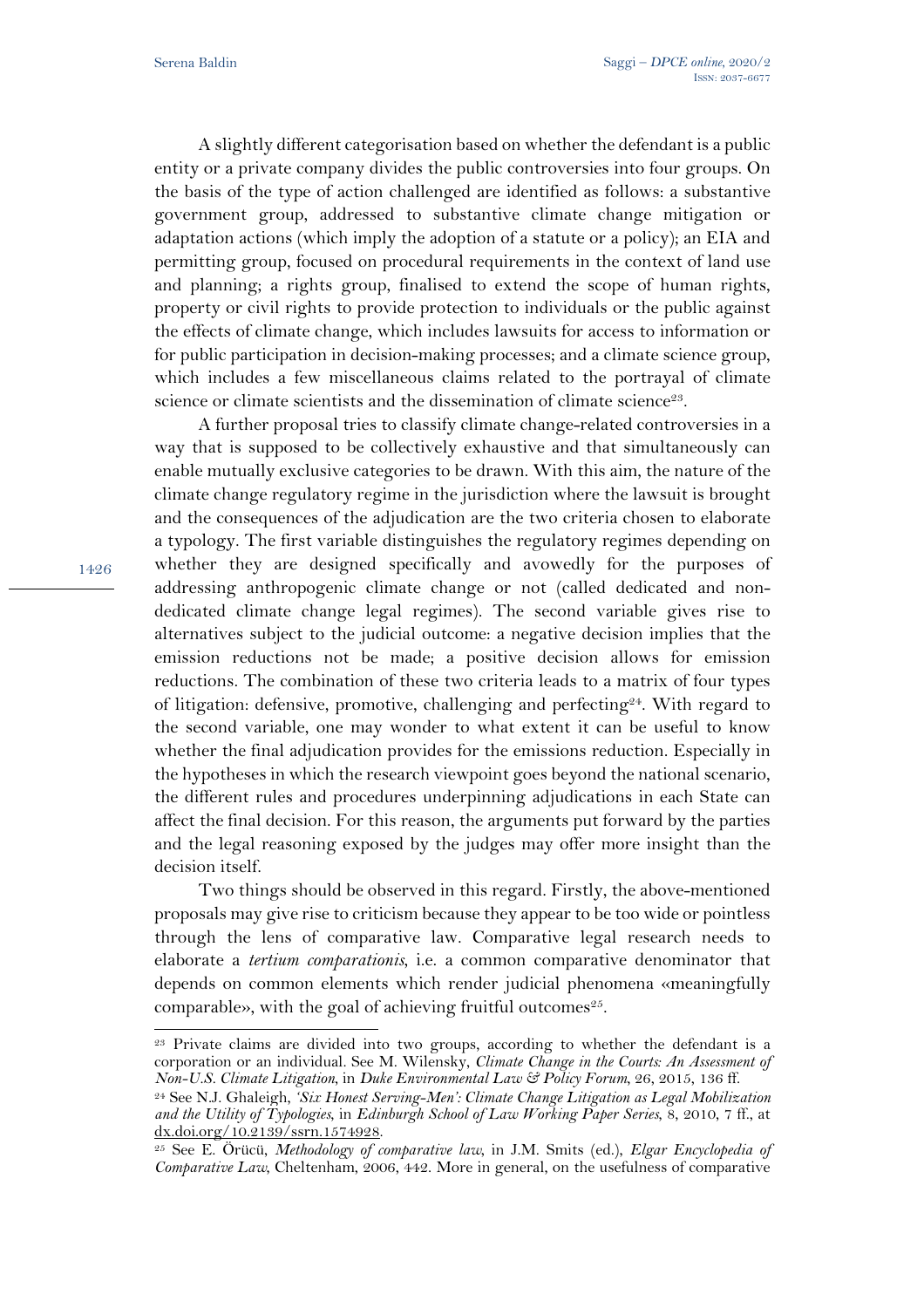Secondly, as shown in these pages, climate concerns generally fall under the umbrella of environmental issues and, in parallel, stable or safe climate is considered a vital element of the right to a healthy environment. Additionally, the inclusion of EIA litigation in the aforementioned classifications suggests that climate issues may be overlapped or blended with the environmental ones. However, it has been stressed that climate lawsuits are to be kept separate from environmental litigation which is mainly focused on the recognition of damages. Indeed, rules and legal protection addressed towards the environment and climate differ. This is so because the environment coincides with a specific physical, territorial context, which is delimited and circumscribed. Differently, climate is considered as a hyperobject, namely an object so massively distributed in time and space as to transcend localisation<sup>26</sup>. Climate as a hyperobject means that it is an inter-spatial and inter-temporal condition which affects the biosphere and not just a specific context $2^7$ .

Breaches of international, supranational and national rules on greenhouse gas emission reductions in Europe affect both European citizens and individuals and communities all over the world. Not only: future generations are also jeopardised by global heating. Moreover, since climate change has and will have the biggest impact on the world's most vulnerable people, climate justice looks at this phenomenon through a human rights lens. As a commentator said, climate justice «insists on a shift from a discourse on greenhouse gases and melting ice caps into a civil rights movement with the people and communities most vulnerable to climate impacts at its heart»28. Hence, how can these persons be protected? How can they demand the respect of State obligations and of their rights? And, turning to the topic of the classification of climate change case law related to the human rights discourse, how can one extrapolate the appropriate lawsuits among the high number of claims generally included in climate change litigation?

Bearing in mind these issues, a stricter categorisation has been proposed on the basis of the so-called «motion of justice». The aim of this classificatory

methodology to better reflect on certain phenomena, such as global warming, which impose a comparison with what is not known to our scientific knowledge, see R. Scarciglia, *Scienza della complessità e comparazione giuridica nell'età dell'asimmetria*, in *DPCE*, special edition, 2019, 701 ff. Considerations on the utility of comparative methodology to assess whether and to what extent national legislations are aligned to meet the objective of reducing gas emissions and other issues related to climate change are made by Mehling, who suggests several fields of action for comparative legal scholars, such as the role of the legal traditions in the framing of climate change in the legal systems and the influence of the forms of State and the forms of government on climate policy development. See M. Mehling, *The Comparative Law of Climate Change: A Research Agenda*, in *RECIEL*, 3, 2015, 351 ff.

<sup>&</sup>lt;sup>26</sup> See T. Morton, *Introducing the idea of 'hyperobjects'. A new way of understanding climate change and other phenomena, in High Country News, Jan. 19, 2015, at and other phenomena*, in *High Country News*, Jan. 19, 2015, at www.hcn.org/issues/47.1/introducing-the-idea-of-hyperobjects.

<sup>27</sup> Interview at Michele Carducci, published in "*Diritto al clima: i cittadini fanno causa allo Stato*", in *Terra Nuova*, Settembre 2019, at www.terranuova.it/Il-Mensile/Diritto-al-clima-icittadini-fanno-causa-allo-Stato.

<sup>28</sup> See Sustainable Development Goals, *Climate justice*, 2019, at www.un.org/sustainabledevelopment/blog/2019/05/climate-justice/.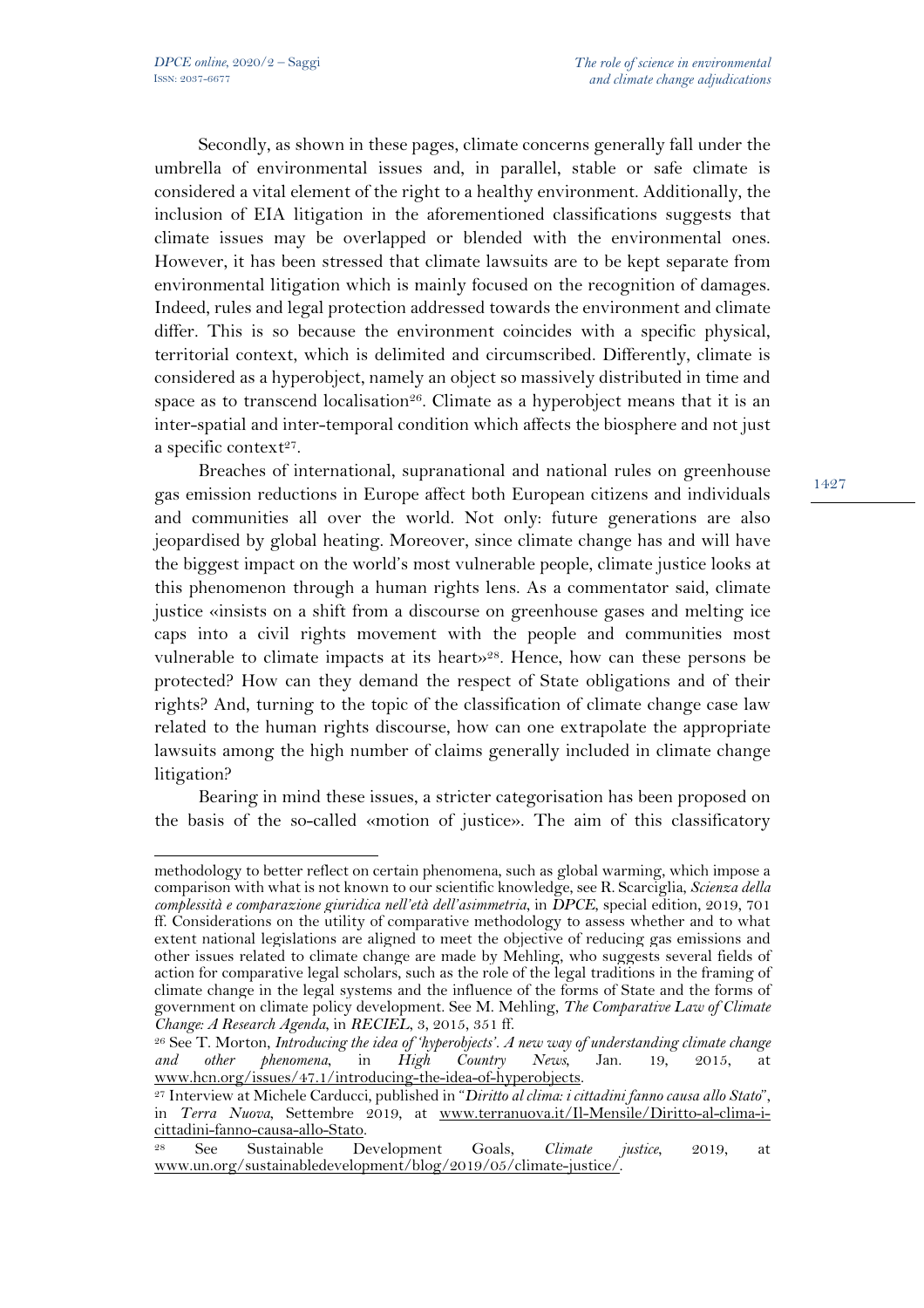proposal is to bring out climate justice-related grievances<sup>29</sup>. A climate lawsuit of this type should be founded on: the climate debt among States or corporations; or the carbon budget, which is the budget indicating the amount of carbon dioxide that it can still emit in the atmosphere without exceeding the threshold of a 2°C increase in global temperature<sup>30</sup>; or the intensity of carbon, which is the quantity of carbon emitted per unit of energy consumed per capita. In other words, climate litigation should refer only to judicial cases in which the courts are to decide the conduct of States or corporations with respect to the climate obligations assumed under the Paris Agreement or other international treaties, so as to offer a possibility of effective protection of the applicants' rights. This classification of climate case law would make it feasible to compare similar cases worldwide on the basis of their common elements<sup>31</sup>.

According to this last proposal, only few lawsuits can be considered examples of climate justice, such as the already mentioned case *Urgenda*, the case *Juliana* in the United States<sup>32</sup> and the case *Carvalho* in the EU, this latter subject of examination in §§ 4 and 5. When the *Urgenda* and *Juliana* lawsuits were decided in first instance in 2015 and 2016 respectively, they led to discuss the launch of a «next generation» of climate litigation, modeled on these cases. The difference between the first and the second generation lies in the fact that the former is characterised by lawsuits on individual, emissions-intensive projects, which have been brought under environmental statutes; they deal with governmental decision-making where the climate change considerations were missing during the approval of these projects. Conversely, the second generation does not focus any longer on specific projects; these lawsuits want to hold governments directly responsible for the effects of their activities on climate change<sup>33</sup>.

## **3. Climate change attribution science and its relevance in the Urgenda case**

To appreciate the consequences of human-driven climate change at the judicial level, the law and science relationship needs to be properly understood. It has been noted that interdisciplinarity is quite often invoked in the fields of environmental

<sup>29</sup> On the «*istanza di giustizia*», see M. Carducci, *La ricerca dei caratteri differenziali della "giustizia climatica"*, in this Review, *DPCE online*, 2, 2020. Grievance has received little attention in the literature on climate change litigation, as stressed by Hilson, who suggests that it should be brought more squarely into law and social movement studies; C. Hilson, *Climate Change Litigation in the UK: An Explanatory Approach (or Bringing Grievance Back In)*, in F. Fracchia, M. Occhiena (eds), *Climate Change: la risposta del diritto*, Napoli, 2010, 421 ff.

<sup>30</sup> Moreover, the carbon budget should be measured on the basis of the consumption of the States and not on the production of carbon budget in the States. This is because there are countries, such as China, which have a high rate of gas emissions due to their productive activities carried out to satisfy the demand of Western countries.

<sup>31</sup> See M. Carducci, *La ricerca dei caratteri differenziali della "giustizia climatica"*, cit.

<sup>32</sup> Case *Juliana v United States*, 217 F. Supp. 3d 1224, 1248 (D. Or. 2016). The plaintiffs, a group of persons aged eight to nineteen, filed a lawsuit against the US government for contributing to climate change and failing to control emissions from fossil fuel development and use. For other details, see below,  $\S$  6.

<sup>33</sup> See J. Peel, H. Osofsky, A. Foerster, *A "Next Generation" of Climate Change Litigation?: an Australian Perspective*, in *Oñati Socio-legal Series*, 3, 2019, 281.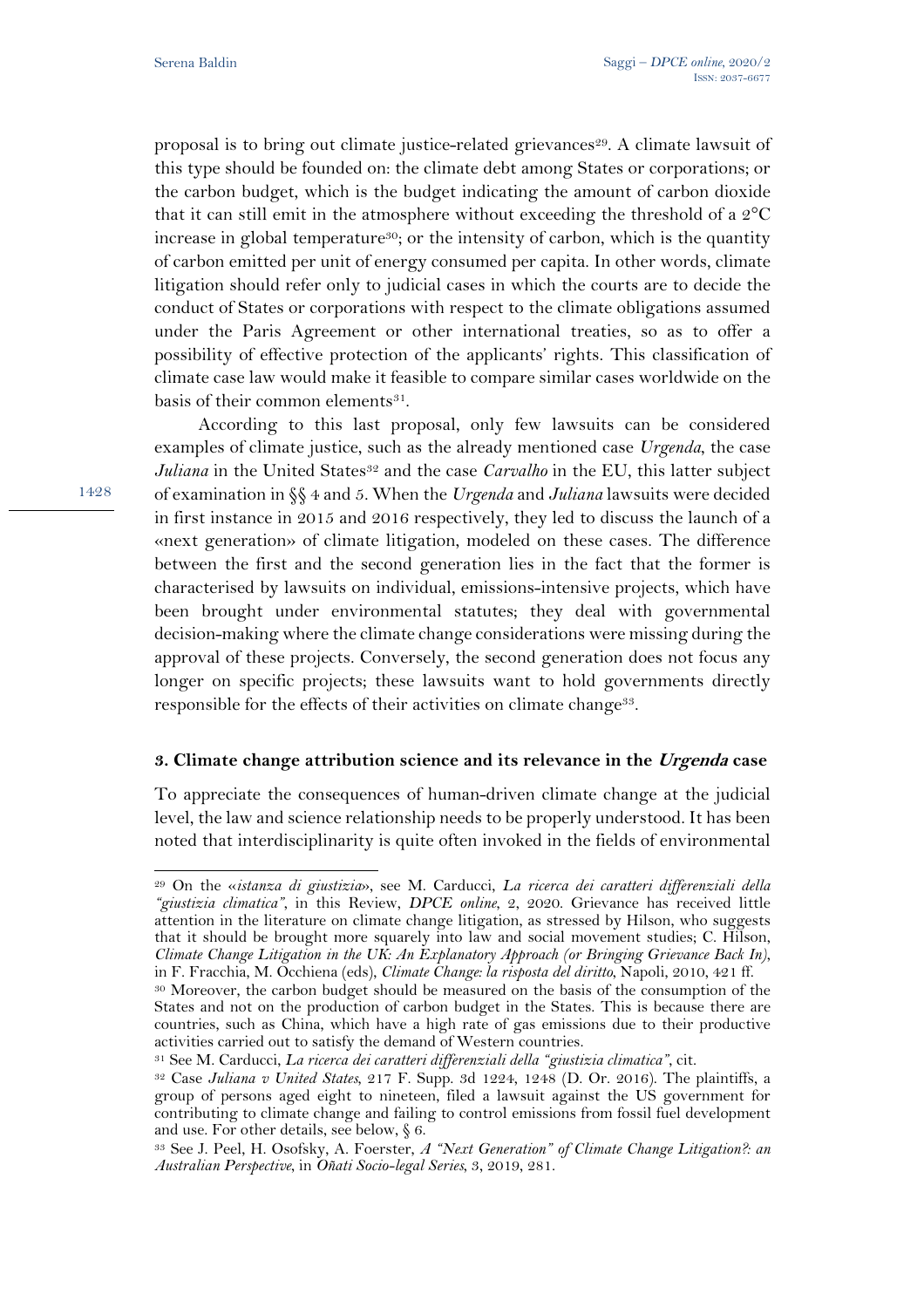and climate change law, especially to promote joint research with other social scientists in order to evaluate the role of society and the socio-economic impacts of loss and damage or other climate change-related issues<sup>34</sup>. It is also fundamental to spread the so-called Mother Earth approach (or ecosystem approach) in legal education, to encourage young generations of legal professionals to have a holistic understanding of the world. This should strengthen a vision of the law in harmony with the rules of nature<sup>35</sup>. Besides this, interdisciplinarity may also play a role in conjunction with physical and natural science.

In observing the function performed by «science at the bar»<sup>36</sup>, a first issue to be pointed out is that the need to understand the technical aspects of a controversy is particularly salient in environmental litigation<sup>37</sup>. When scientific facts are inextricably linked to the *petitum*, some different approaches may be put into practice to assist judges in their activity, such as court-appointed experts, inhouse experts, expert judges (who assess environmental controversies together with legally trained judges), up to the establishment of specialised environmental courts<sup>38</sup>.

In the same manner, climate change law features a technical character, since it is focused on the target of limiting the amount of greenhouse gases in the atmosphere39. Given that adjudication may also depend on the good use of scientific evidence in the courtroom, the science-law interface is a highly relevant profile in climate lawsuits as well. In very recent times, what leads to distinguish climate litigation from environmental litigation is that an overwhelming consensus has been reached around the science of climate change attribution, that is to say around the connection between a fact (the anthropocentric-induced

<sup>34</sup> Among many others, see M. Mehling, *op. cit.*, 347.

<sup>35</sup> According to art. 2 of the UN Convention of Biological Diversity (1992), ecosystem «means a dynamic complex of plant, animal and micro-organism communities and their non-living environment interacting as a functional unit». The Conference of the Parties, at its 5<sup>th</sup> Meeting held in 2000, endorsed the description of the ecosystem approach, that is «a strategy for the integrated management of land, water and living resources that promotes conservation and sustainable use in an equitable way». It is based on the application of appropriate scientific methodologies focused on levels of biological organisation which encompass the essential processes, functions and interactions among organisms and their environment. It recognizes that humans, with their cultural diversity, are an integral component of ecosystems. See at www.cbd.int/ecosystem/. See E. Macpherson, *A Mother Earth Approach in Legal Education*, 2019, 1 ff., in files.harmonywithnatureun.org/uploads/upload793.pdf.

<sup>36</sup> Quoting the title of a book by S. Jasanoff, *Science at the Bar. Law, Science, and Technology in America*, Cambridge-London, 1997, in which the author explores how science and law interact in lawsuits where scientific facts have emerged and are highly contested.

<sup>37</sup> See M. Eliantonio, *The Impact of EU Law on Access to Scientific Knowledge and the Standard of Review in National Environmental Litigation: A Story of Moving Targets and Vague Guidance*, in *European Energy and Environmental Law Rev.*, 2018, 115.

<sup>38</sup> In the European legal sphere, an interesting comparative study has been carried out by K. Sulyok, F. Bögös, T.M. Paloniitty, M. Eliantonio, *Summary Report: Analysis of the Questionnaire*, 2019 EUFJE Conference on "The Role of Science in Environmental Adjudication", 2019, at www.eufje.org/index.php?option=com\_content&view=article&id=39&Itemid=226&lang=e

n.

<sup>39</sup> On the dependence of climate change policies and rules on scientific knowledge, see M. Torre-Schaub, *La construcción del régimen jurídico del clima. Entre ciencia, derecho y política económica*, in *Rev. Catalana de Dret Ambiental*, 1, 2019, 1 ff.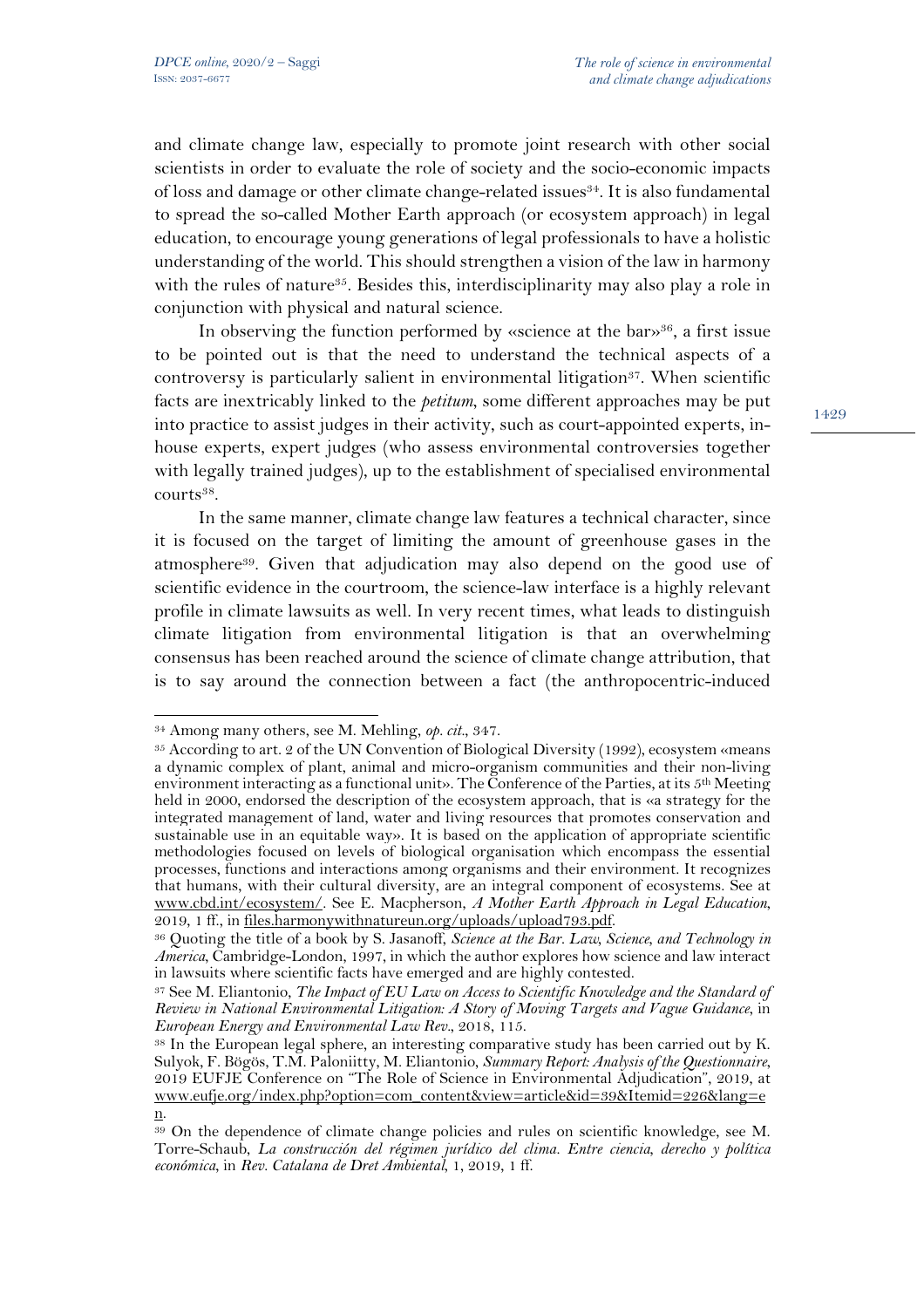climate change) and its consequences (extreme weather events that cause disasters and damages). Research has contributed to the improvement of studies that directly link exceptional phenomena to climate change, namely «the branch of science which seeks to isolate the effect of human influence on the climate and related earth systems», as attribution science has been defined<sup>40</sup>.

Advancements in attribution science have allowed experts to clarify the extent to which human activities on the global climate system cause both slow onset changes with irreversible impact and extreme weather events, which become «not only preventable, but *demonstrably reasonably foreseeable*»<sup>41</sup>. In particular, scientists have made significant steps forward in a new field of climate change attribution research devoted to single extreme weather events<sup>42</sup>. This emerging sector has assumed growing importance in private and public litigation, both at national and international level.

Attribution science is fundamental for evaluating causation issues to determine liability in loss and damage legal controversies or, in other words, for evaluating the material causality of climate obligations. It is also useful to decide whether an issue is deemed justiciable or whether the claimants have standing to sue in the jurisdictions where the standing requirements are stringent. For example, in the widely quoted case *Massachusetts v EPA* of 2007, the US Supreme Court ruled that the plaintiffs had *locus standi* because scientific research supported the link between climate change and the inundation of state-owned and managed coastal land for which the State of Massachusetts has public trust responsibility<sup>43</sup>.

The outcomes spread by the Intergovernmental Panel on Climate Change (IPCC) act as scientific assumptions within the UN climate law system, thanks to the periodic publication of the syntheses of existing literature on climate change. This intergovernmental organisation established in 1988 to assess the science related to climate change does not conduct research itself. The IPCC studies the most recent scientific information that becomes available around the world and publishes reports which the States have to resort to. It is also noteworthy that attribution research has served as a framing mechanism for international negotiations, i.e. for the draft of the Paris Agreement, and has helped policymakers to assess the long-term impact and risks of climate change<sup>44</sup>.

<sup>40</sup> See M. Burger, J. Wentz, R. Horton, *The Law and Science of Climate Change Attribution*, in *Columbia Journal of Environmental Law*, 1, 2020, 62. The Authors also stress that climate science plays a central role in policymaking and planning, in particular where decisions need to be made about how to allocate the costs of mitigating and adapting to climate change. Research contributions include developments in the statistical and probabilistic methods, able to quantify the human influence on climate and on specific weather events. In this topic, see also J. Setzer, L.C. Vanhala, *Climate change litigation: A review of research on courts and litigants in climate governance*, in *WIREs Climate Change*, 3, 2019, 9.

<sup>41</sup> See S. Marjanac, L. Patton, *Extreme weather event attribution science and climate change litigation: an essential step in the causal chain?*, in *Journal of Energy & Natural Resources Law*, 3, 2018, 266.

<sup>42</sup> See R. Mechler *et al*., *Science for Loss and Damage. Findings and Propositions*, in R. Mechler *et al*. (eds), *Loss and Damage from Climate Change. Concepts, Methods and Policy Options*, Cham, 2019, 25.

<sup>43</sup> See J. Setzer, L.C. Vanhala, *op. cit.*, 9.

<sup>44</sup> See M. Burger, J. Wentz, R. Horton, *op. cit.*, 143. On the internal processes and ways of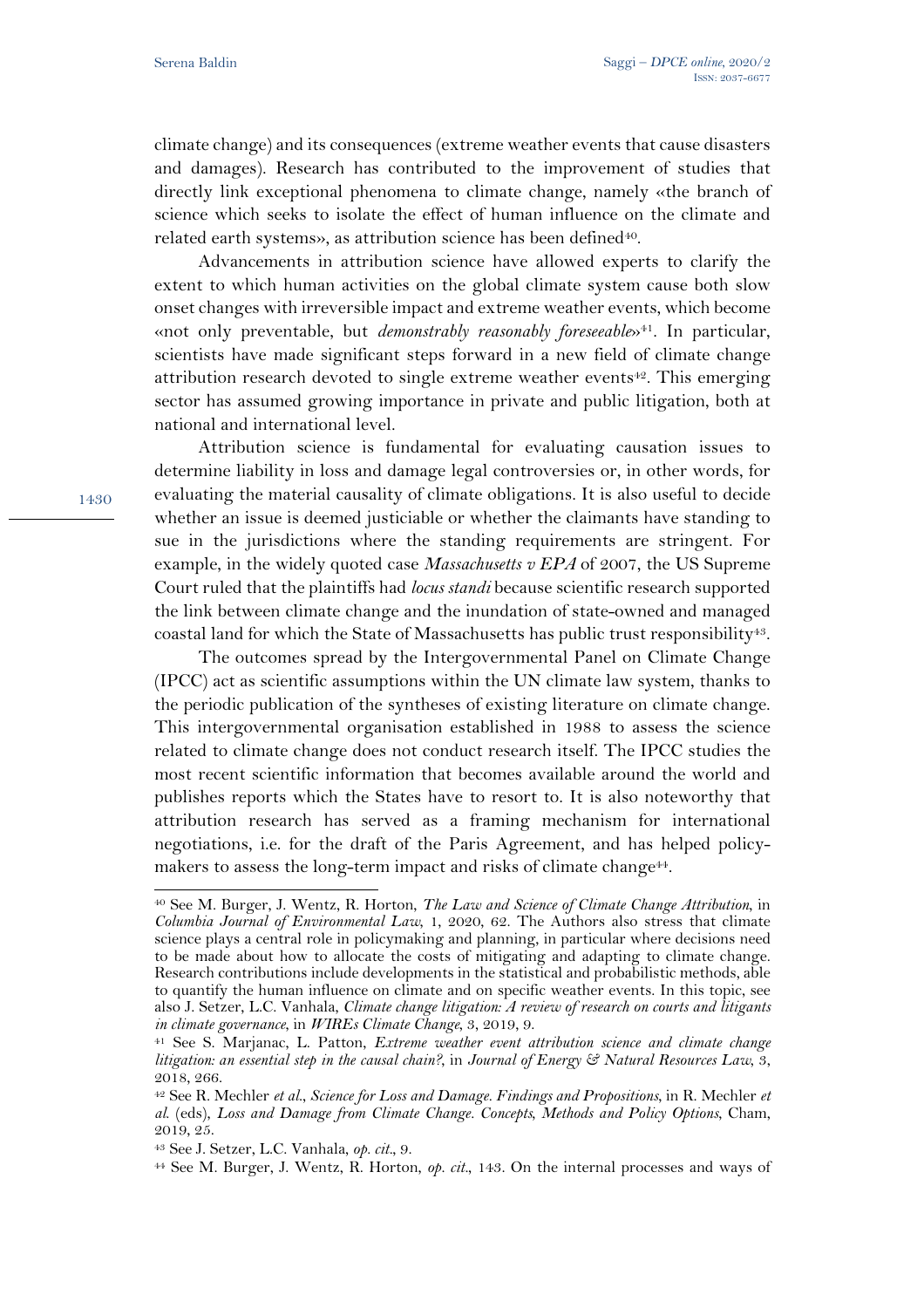The most important aspect is that, ratifying the UN accords on climate change, the States have recognised the legitimacy of the IPCC's findings. The EU has also acknowledged the IPCC as the definitive scientific body speaking on climate change and has incorporated the contents of its recent reports into policymaking<sup>45</sup>. In sum, a general consensus has been created around the findings of climate change attribution science.

The consequence of all this is that the IPCC's reports play a fundamental role in the climate policy arena and in the courtrooms. As argued by a prominent legal scholar, scientific facts have taken on the status of legal sources, since the considerations on climate change and its direct impact are reserved to science exclusively<sup>46</sup>. In other words, there exists a «reservation to science» as a limit to political, legislative and interpretative discretion in climate issues<sup>47</sup>. A clause concerning the «incorporation by reference» to science by the UNFCCC from which to infer the facts according to the legal provisions is also foreseen. These science-related clauses are inferrable by the UNFCCC's first three articles:

- Art. 1 UNFCCC, entitled «Definition», relies on science to establish the meaning of several concepts, such as the adverse effects of climate change, climate change, climate systems, emissions, greenhouse gases, etc.;

- Art. 2 UNFCCC, entitled «Objective», states that «The ultimate objective of this Convention […] is to achieve […] stabilisation of greenhouse gas concentrations in the atmosphere at a level that would prevent dangerous anthropogenic interference with the climate system. Such a level should be achieved within a time frame sufficient to allow ecosystems to adapt naturally to climate change  $\lceil \ldots \rceil$ ». This goal has to be in line with the IPCC's findings, which clarify the amount of reduction and the time limit related to the fixed targets;

- Art. 3 UNFCCC, entitled «Principles», affirms in its para. 3 that «The Parties should take precautionary measures to anticipate, prevent or minimise the causes of climate change and mitigate its adverse effects. Where there are threats of serious or irreversible damage, lack of full scientific certainty should not be used as a reason for postponing such measures, taking into account that policies and measures to deal with climate change should be cost-effective so as to ensure global benefits at the lowest possible cost». This has to be considered a selfexecuting and deontological provision, since it indicates the method and the objectives to be pursued in the climate sector, which are based on the reservation to science and on the incorporation by reference to science by the UNFCCC<sup>48</sup>.

working of the IPCC, see D. French, B. Pontin, *The science of climate change: a legal perspective on the IPCC*, in D. Farber, M. Peeters (eds), *Climate change law*, Cheltenham, 2016, 9 ff.

<sup>45</sup> The Communication from the Commission, *A Clean Planet for all - A European strategic longterm vision for a prosperous, modern, competitive and climate neutral economy*, COM (2018) 773 final, 28.11.2018, extensively makes references to the IPCC's Special Report on the impacts of global warming and recommends a EU policy goal of emissions neutrality by 2050.

<sup>46</sup> See M. Carducci, *La ricerca dei caratteri differenziali della "giustizia climatica"*, cit.

<sup>&</sup>lt;sup>47</sup> The expression reservation to science echoes the concept of reservation to legislation (or legislative reservation).

<sup>48</sup> See M. Carducci, *La ricerca dei caratteri differenziali della "giustizia climatica"*, cit.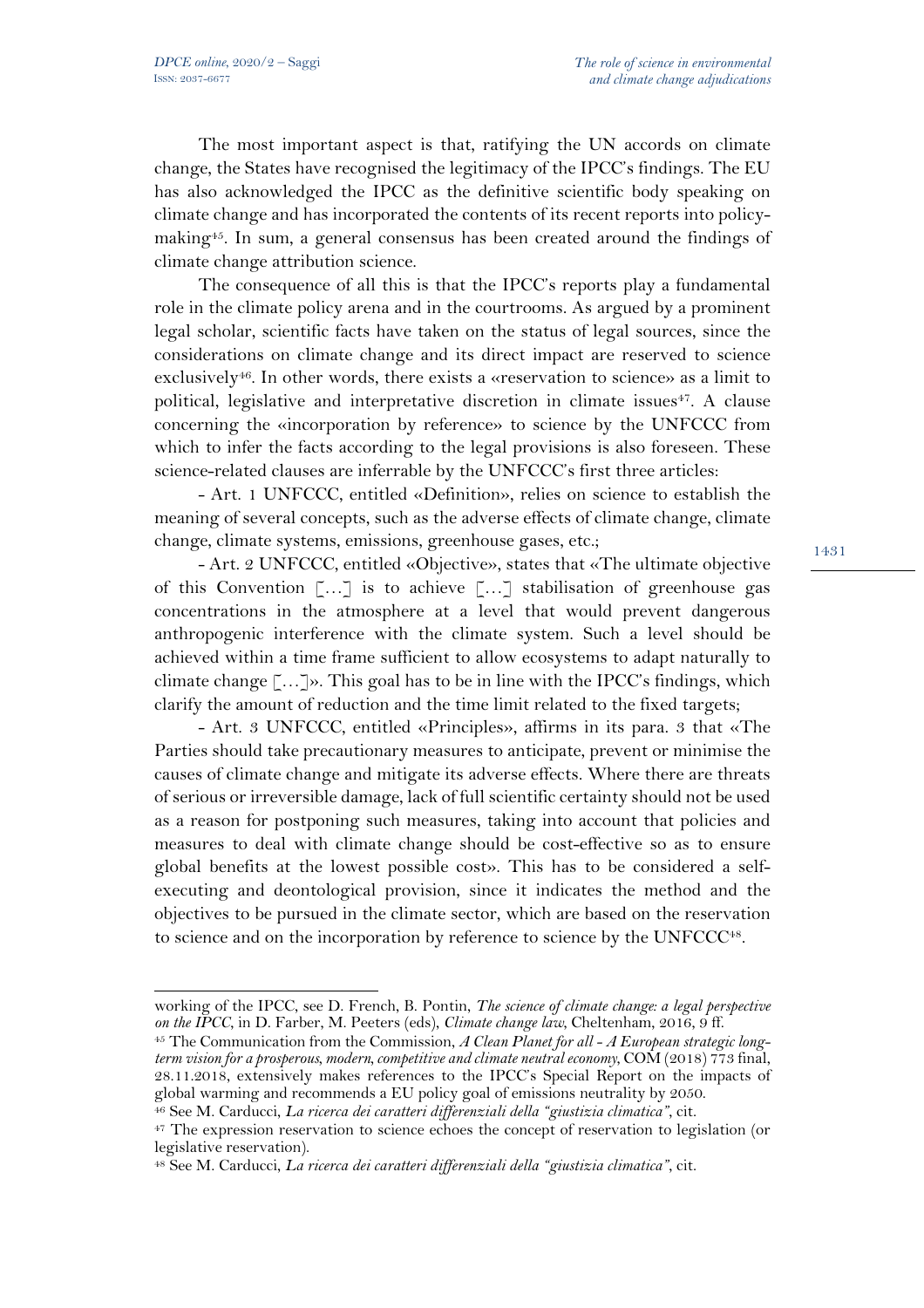In consideration of the foregoing, it seems clear that policy-makers and judges have to found their decisions on science when taking into account climate change issues. The fundamental profile to illustrate to a court when claiming to take adequate measures should be anchored to these UNFCCC provisions, because its clauses are the constitutive sources of the legal relation formed by human activity and climate change<sup>49</sup>.

The elements related to scientific facts assume a normative character that directs the interpretative activity of the judges: the greater the consensus on scientific facts, the narrower the judicial discretion. Scientific climate sources are to be considered as parameters to which courts have to refer to understand when and how climate change is altered by human activities<sup>50</sup>. Hence, no wonder if the plaintiffs turn to scientific facts to argue a strict link between a particular source of greenhouse gas emissions and an extreme weather event and correlated harms<sup>51</sup>. The general consensus on attribution science allows the applicants to ask for a limitation of the volume of emissions or for the invalidation of rules that undermine the purpose of reducing emissions as a consequence of their fundamental rights, for example the rights to life, health, and respect for private and family life.

Thanks to the robust scientific consensus on the anthropogenic roots of climate change, in the *Urgenda* case it has been possible for the Supreme Court to affirm that the government is not meeting its obligations to protect the residents from dangerous climate change and has violated the general duty of care because its greenhouse gas reduction goal is not sufficiently ambitious. The IPCC's assessments are at the basis of the incontrovertible evidence of climate change as a «real and immediate risk», in the sense that the risk does not have to materialise in the short term but it is directly threatening the persons involved<sup>52</sup>. In this case, attribution science has played the function of the parameter of the objective good faith of the State, by furnishing evidence of the harms incurred by citizens as a result of climate change. It has also been used to provide information on the emission reductions necessary to meet the  $2^{\circ}$ C target<sup>53</sup>.

Specifically, the Supreme Court's reasoning begins by introducing the facts and, first of all, the most relevant ones, namely climate change and its

<sup>49</sup> See M. Carducci, *La ricerca dei caratteri differenziali della "giustizia climatica"*, cit.

<sup>&</sup>lt;sup>50</sup> On the reservation to science and science as a interposed parameter of constitutionality in Italy with specific reference to the medical field, see C. Casonato, *La scienza come parametro interposto di costituzionalità*, in *Rivista AIC*, 2, 2016, 6 ff. 51 See J. Setzer, R. Byrnes, *Global trends in climate change litigation: 2019 snapshot*, London, 2019,

<sup>1,</sup> at www.lse.ac.uk/GranthamInstitute/publication/global-trends-in-climate-changelitigation-2019-snapshot/.

<sup>52</sup> For the analysis of the case *Urgenda Foundation v the State of the Netherlands* decided by the Supreme Court in December 2019, see A. Nollkaemper, L. Burgers, *A New Classic in Climate Change Litigation: The Dutch Supreme Court Decision in the Urgenda Case*, in *EJIL: Talk!*, 2020, at www.ejiltalk.org/a-new-classic-in-climate-change-litigation-the-dutch-supreme-courtdecision-in-the-urgenda-case/; M.F. Cavalcanti, M.J. Terstegge, *The Urgenda Case: The Dutch* 

*Path towards a new Climate Constitutionalism*, in this Review, *DPCE online*, 2, 2020. <sup>53</sup> See M. Carducci, *La ricerca dei caratteri differenziali della "giustizia climatica"*, cit.; M. Burger,

J. Wentz, R. Horton, *op. cit.*, 186.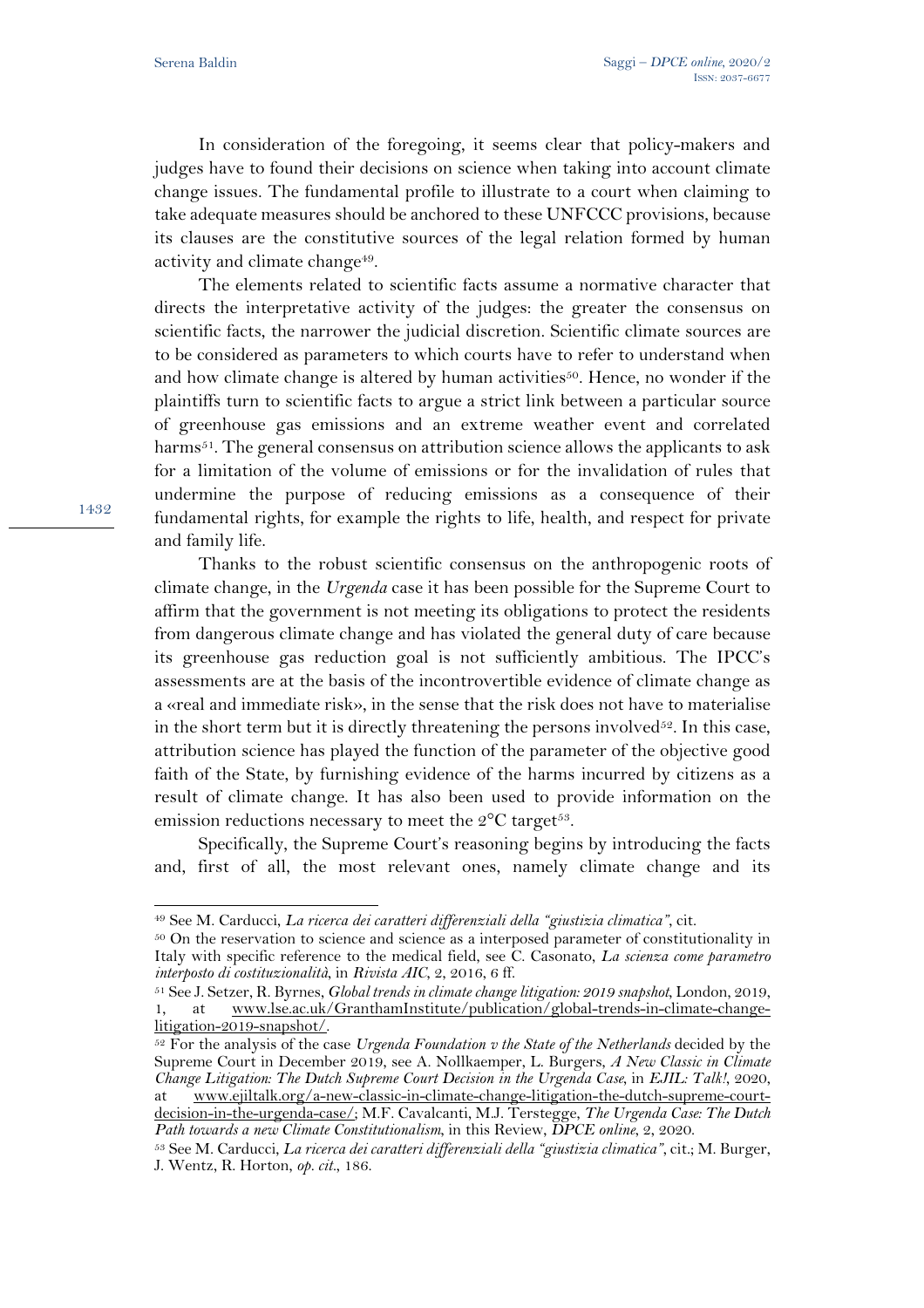consequences. It proceeds affirming that there has long been a consensus in climate science and in the international community that the Earth's average temperature may not rise by more than 2°C compared to the pre-industrial era. Then, it considers of particular importance some legal and extra-legal sources in order to infer the percentage of emission reduction in the next decades, i.e. the IPCC's fourth and fifth reports, the UNFCCC, the Paris Agreement, the climate conferences, the UN Environment Programme's reports, and the EU climate policy.

In continuing its reasoning, the Court wonders what the obligation on part of the State to take adequate measures to reduce emissions means in concrete terms, stressing that the State rightly argues that the 25-40% target indicated in the IPCC's fourth report is not a binding rule. However, due to the high degree of international consensus regarding the 25-40% target, the Court affirms that the Netherlands has an individual responsibility to comply with its international obligation. In giving substance to the positive obligation of the duty of care under Articles 2 and 8 ECHR<sup>54</sup>, the Netherlands has to take into account supported scientific insights and internationally accepted standards. Then, the Court highlights the urgent necessity to reduce greenhouse gas emissions on the basis of the IPCC's findings, recognising that the State has not provided any evidence into which measures it intends to take in the coming years. As a consequence, the order which the District Court issued to the State and which was confirmed by the Court of Appeal, requiring the State to increase its emissions reduction target by at least 25% (instead of 23%) by 202055 according to the IPCC's recommendations for developed countries, is allowed to stand.

In essence, when can a climate tort committed by the State be judicially recognised? When the State decides to ignore two aspects. Firstly, that climate change is a notorious fact unquestionable by the courts. As illustrated, it is an anthropogenic-induced phenomenon authoritatively attested by attribution science. Secondly, that the goal of limiting the temperature increase is a legal fact, accepted by States through the ratification of international accords. Therefore, each State has an obligation to achieve the results precisely indicated in quantitative terms (1,5°/2°C) and time limits (before 2030).

Having clarified these aspects, it follows that climate litigation is to guarantee the fulfilment of international obligations. These are further specified through scientific facts to which the accords make reference and on which the States agree, contributing to form a general consensus on them<sup>56</sup>. These assumptions should avoid the risk that courts decline to judge a climate lawsuit invoking the principle of separation of powers, as has already occurred in some

<sup>54</sup> Art. 2 ECHR regards the right to life, and 8 ECHR regards the right to respect for private and family life.

<sup>55</sup> In the EU, the Commission has determined a binding target to cut emissions by at least 40% below 1990 levels by 2030. Currently, the Commission aims to revise the EU's 2030 emission reduction target; its intention is to propose a target by at least 50%. See ec.europa.eu/clima/policies/strategies/2030\_en.<br>
<sup>56</sup> See M. Carducci. Il clima tra diri

<sup>56</sup> See M. Carducci, *Il clima tra diritti e democrazia*, 2019, available at www.donnescienza.it/convegno-donne-e-scienza-2019-lecce-14-16-novembre/.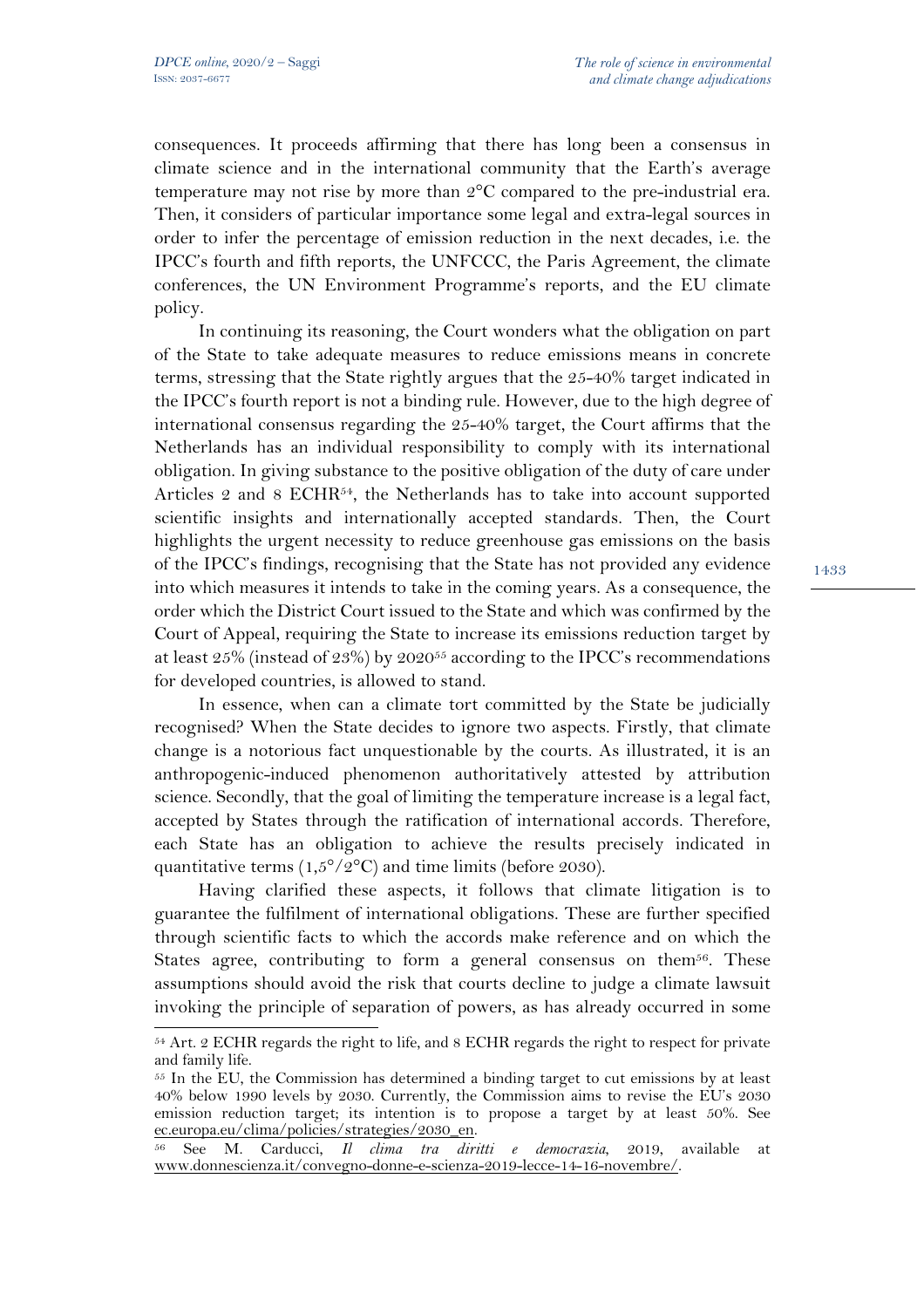countries57. The rights-based argument also serves to attract a suit in the field of law instead of that of politics, requiring courts to decide to.

## **4. Climate change litigation in the European Union and the Carvalho case**

The EU and its member States coordinate their policies and set common gas emission reduction targets on the basis of the EU legal framework and international commitments. To date, almost all the cases that are generally considered climate change lawsuits have involved the implementation of the Emission Trading System (ETS).

The ETS is a market instrument, the functioning of which is determined by the maintenance of cost-effective and economically efficient conditions and the safeguarding of economic development, employment and competition in the EU. This mechanism has generated a price for greenhouse gas emissions through its cap-and-trade system. It entails that operators of power and industrial installations in the ETS sector are subject to a limit on emissions and have to acquire and retire emission permits for each tonne of greenhouse gases emitted during the production process<sup>58</sup>. The non-ETS sectors (such as transport, waste, agriculture, buildings) are regulated by the Effort Sharing Decision (EDS) that sets differentiated national greenhouse gas emission targets each year, reflecting the principle of fairness and burden-sharing considerations in EU climate policy.

The ETS has given rise to several tens of judicial controversies, especially dealing with planning applications or allocation of emissions allowances. It has been noted that the types of litigation that the ETS is principally exposed to regard the clarification of the scope of the Commission's discretion concerning the review of the member States' emissions allowance caps, the so-called National Allocation Plans (NAPs), and also issues such as the quantity of allowances allocated to specific member States or delays in the Commission's communication of its decisions.

To a great extent, these claims have been brought forward by industries and have been rejected by the CJEU due to the lack of direct and individual concern<sup>59</sup>. This is an essential requirement to challenge directly an act through action for

<sup>57</sup> For example, in the United States, the United Kingdom and in Canada, courts declined to recognise issues arising from climate change on the basis of the principle of separation of powers. See E.C. Fisher, E.A.K. Scotford, E. Barritt, *The Legally Disruptive Nature of Climate Change*, in *Modern Law Review*, 2, 2017, 183. On the contrary, the courts involved in the case *Urgenda* rejected the State argument that the order to reduce greenhouse gas emissions violates the separation of powers. The Supreme Court highlighted that the order does not interfere in the political decision-making process, given that only the legislator has the power to determine the content of the statutory provision to enact.

<sup>58</sup> See J. Delbeke, P. Vis, *EU climate leadership in a rapidly changing world*, in Iid. (eds), *op. cit.*, 18 ff.; and D. Meadows, Y. Slingenberg, P. Zapfel, *EU ETS: Pricing carbon to drive cost-effective reductions across Europe*, in J. Delbeke, P. Vis (eds), *op. cit.*, 26 ff.

<sup>59</sup> See J. van Zeben, *Implementation challenges for emission trading schemes: the role of litigation*, in S.E. Weishaar (ed.), *Research Handbook on Emissions Trading*, Cheltenham, 2016, 245 ff.; S. Bogojević, *EU climate change litigation: all quiet on the Luxembourgian front?*, in G. Van Calster, W. Vanderberghe, L. Reins (eds), *Research Handbook on Climate Change Mitigation Law*, Cheltenham, 2015, 543 ff.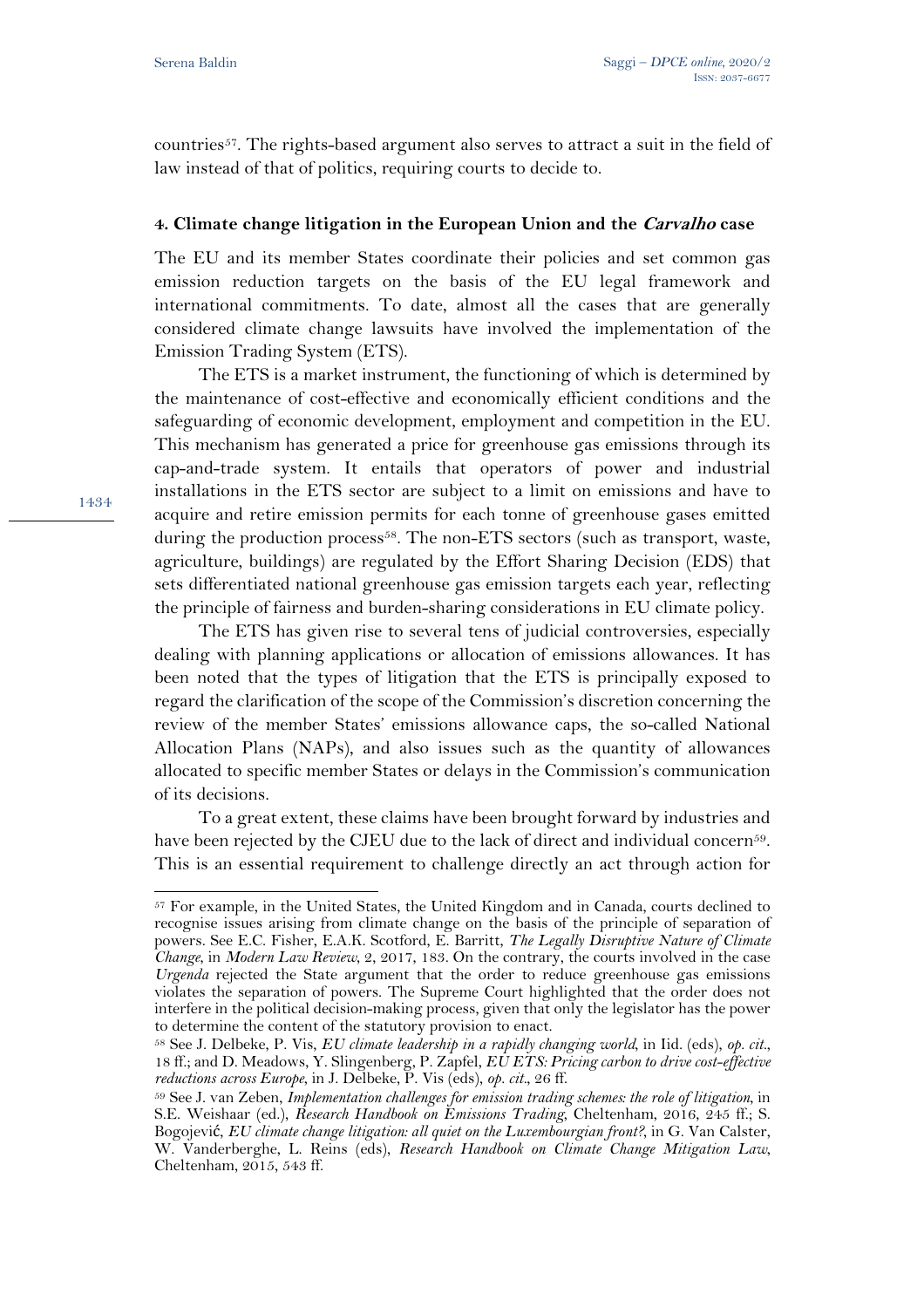annulment under Art. 263(4) TFEU, which considers natural and legal persons as non-privileged applicants who may have standing only under certain conditions<sup>60</sup>. Nevertheless, the claims on part of industries have continued. The constant flux of lawsuits has been interpreted as a tool to protest against EU institutions for the ETS mechanism and the recent abolition of the NAPs has been considered an indirect effect of this litigation strategy $61$ .

Natural persons and NGOs also sought to challenge EU institutions before the CJEU in the recent case *Peter Sabo and Others v European Parliament and Council of the European Union*, dubbed the *EU Biomass* case<sup>62</sup>. In March 2019, plaintiffs from Estonia, Ireland, France, Romania, Slovakia, and the United States filed a complaint under Art. 263(4) TFEU arguing that the 2018 Renewable Energy Directive (RED II) would devastate forests and increase emissions by promoting burning forest wood as renewable and carbon neutral resource. The claim referred to scientific evidence to demonstrate that wood-burning power plants pump more carbon into the atmosphere per unit of energy than coal plants. In the opinion of the plaintiffs, the EU policy did not take into account the emissions from burning biomass fuels for heat or energy, making it appear that they are more climatefriendly than fossil fuels. Hence, the applicants contended that the inclusion of forest biomass as a renewable energy source within the RED II violates Art. 191 TFEU. Moreover, the claimants submitted that the RED II is incompatible with the Charter obligations, since they had experienced harms to their health, livelihoods, communities and cultural traditions as a result of logging, wood pellet manufacturing, and the production of biomass energy. For these reasons, they sought an annulment of the RED II's provisions relating to forest biomass, leaving in force the other parts of the Directive. The case was rejected for lack of standing in May 2020.

A further recent lawsuit filed by individuals has challenged the legitimacy of EU climate legislation for having breached higher-ranking law, which includes human rights and international law. Unlike the previous legal disputes, the *Carvalho* case falls into the strict classification of climate change litigation last illustrated in  $\S 2$ . In 2018, the alleged invalidity of three EU acts implementing the 2030 emissions reduction target – the Emissions Trading Directive, the Climate Action Regulation, and the Land Use, Land-Use Change and Forestry Regulation<sup>63</sup> – was brought before the CJEU. The applicants are ten families from

<sup>60</sup> Art. 263(4) TFEU states that: «Any natural or legal person may, under the conditions laid down in the first and second paragraphs, institute proceedings against an act addressed to that person or which is of direct and individual concern to them, and against a regulatory act which is of direct concern to them and does not entail implementing measures».

<sup>61</sup> See J. van Zeben, *op. cit.*, 250.

<sup>62</sup> Case T-141/19. The application is available at eubiomasscase.org/the-case/.

 $63$  The contested acts, adopted on the basis of Art. 192(1) TFEU, are: Directive (EU) 2018/410 of the European Parliament and of the Council of 14 March 2018 amending Directive 2003/87/EC to enhance cost-effective emission reductions and low-carbon investments, and Decision (EU) 2015/1814; Regulation (EU) 2018/841 of the European Parliament and of the Council of 30 May 2018 on the inclusion of greenhouse gas emissions and removals from land use, land use change and forestry in the 2030 climate and energy framework, and amending Regulation (EU) No 525/2013 and Decision No 529/2013/EU; Regulation (EU) 2018/842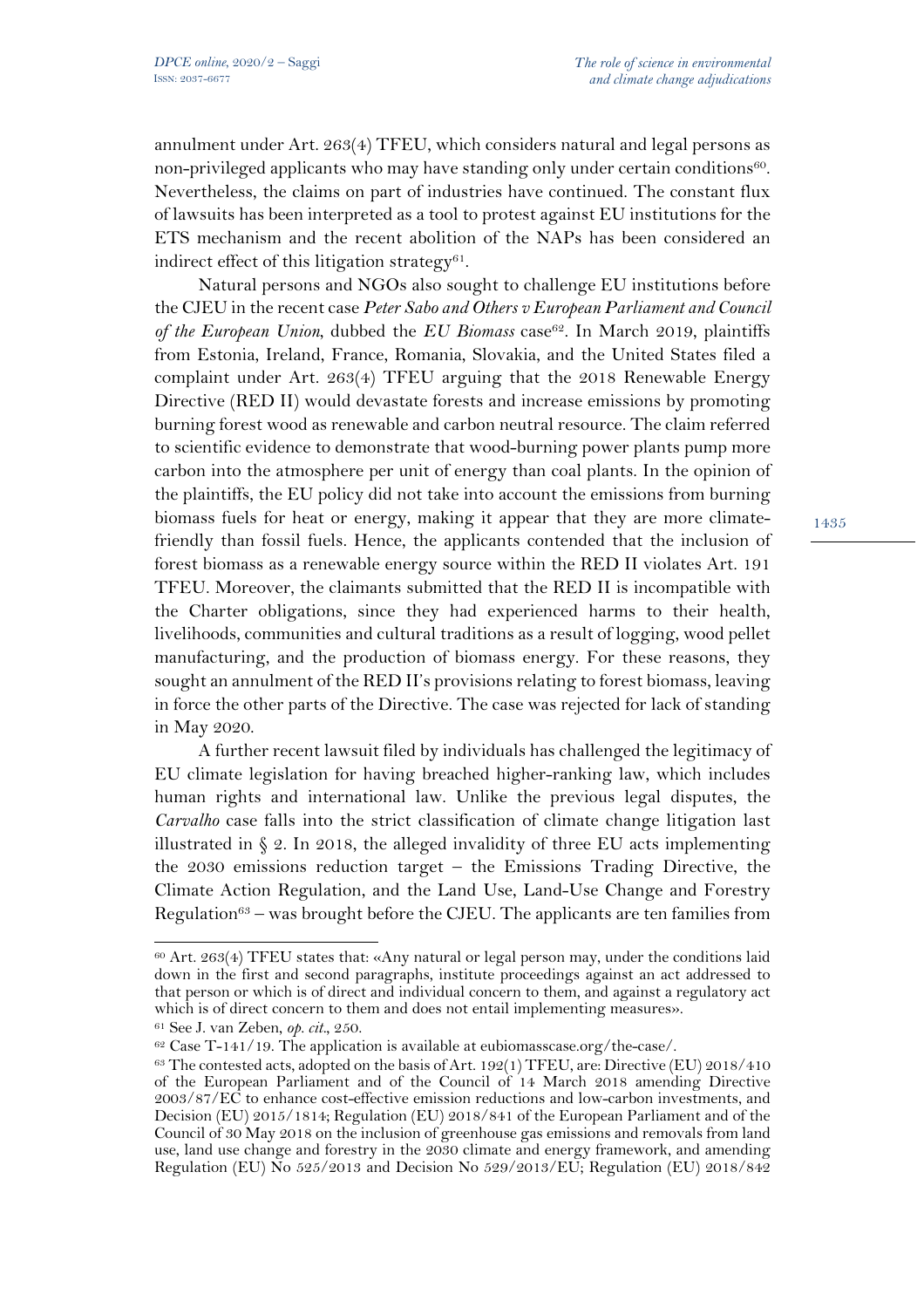Portugal, Germany, France, Italy, Romania and even from Kenya and Fiji given that non-EU citizens are affected by emissions originated in the EU and authorised by EU acts as well; among them is also included the Swedish association Sáminuorra, which represents young indigenous Saami.

The applicants sustain that the EU's target of reducing emissions by 2030 by at least 40% compared to 1990 levels is insufficient in order to prevent impacts upon their livelihoods caused by climate change. Hence, they allege that the target set by the contested acts should be nullified, as they are in contrast with the Charter, the TFEU, the UNFCCC, the Paris Agreement, and other international conventions. Additionally, with the goal of preventing a legislative vacuum in case of annulment, on the basis of Art. 264(2) TFEU the claimants request that the invalid provisions continue to apply until their revision is made in conformity with the higher-ranking law. Furthermore, in an action for damages under Art. 340 TFEU, they seek compensation for their alleged individual losses in small-scale agricultural and tourism business in the form of an injunction ordering the Parliament and the Council to adopt measures requiring emission reduction by 2030 by at least 50% to 60%. Unlike the *Urgenda* case, where the plaintiffs invoked a general interest and were not damaged directly, in this lawsuit the complainants are indeed experiencing the negative effects generated by human-induced climate change.

1436

Regarding the factual context of the case, in support of their claims drawn from scientific and economic studies, mainly from the IPCC's reports, the applicants present a significant volume of evidence. They contend that their rights have been violated or are at risk of violation due to climate change and its effects, which take the form of megafires, higher temperatures, lower rainfall and drought conditions, retreat of snow and ice, glacial melting, rising sea levels and storm surges and associated erosion, severe cyclones, and loss of food. They emphasise that «Scientifically, this statement necessitates what is called "detection and attribution" of the "human climate signal". The IPCC has defined this concept since its 3rd Assessment Report (2001). It essentially allows climate scientists to link an observed phenomenon to man-made greenhouse gas emissions and the resulting increased radiative forcing. […] A range of different methodological approaches are applied for detection and attribution, including statistical approaches based on observed changes, distinct climate modelling studies, as well as hybrid approaches». The applicants assume that the defendants do not challenge these findings and facts since the EU has accepted the essential connection between the emission of greenhouse gases, increases in temperature, and dangerous climate change through its participation in international agreements and its legislative acts.

An interesting argument here exposed regards the issue of calculating the emissions budget. As has been stressed, it is «a contentious and relatively

of the European Parliament and of the Council of 30 May 2018 on binding annual greenhouse gas emission reductions by Member States from 2021 to 2030 contributing to climate action to meet commitments under the Paris Agreement and amending Regulation (EU) No 525/2013.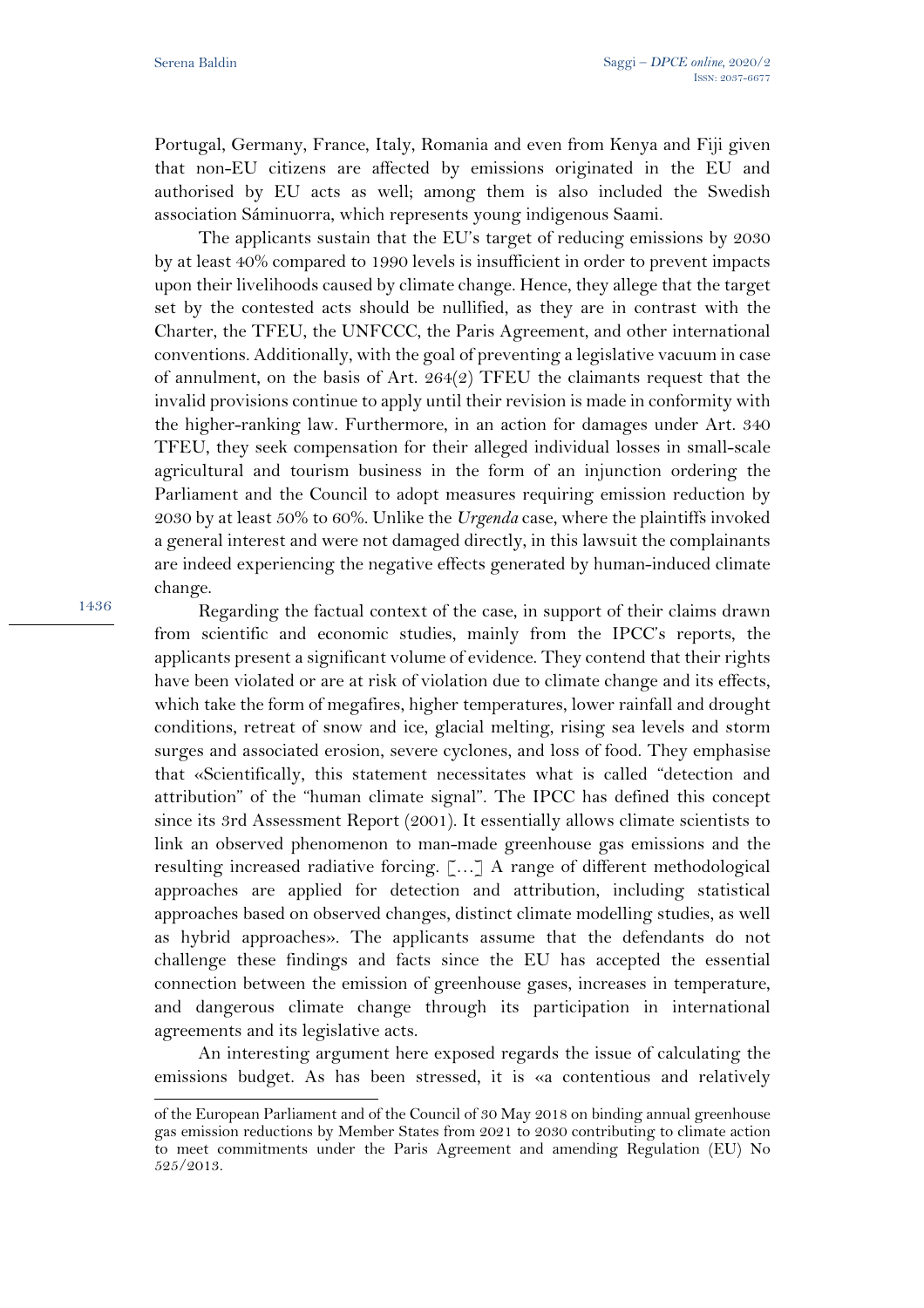unmapped area of law that implicates core questions of historic and current responsibility, social and economic capability, and justice and equity»64. In order to gather scientific advice, the plaintiffs invite the Court to consider the possibility to commission an expert's report in relation with the damages caused by climate change to the applicants, the total budget of emissions available for use by the EU, or the measures that the EU could feasibly adopt to reduce the greenhouse gas emissions. Regarding this option, it has been noted that in EU courts the scientific expertise has an extremely limited application since the facts are mostly undisputed, resulting from evidence provided by the member State involved<sup>65</sup>.

In any case, the applicants argue that the Commission failed to identify legitimate concerns (such as preserving employment) when the range of reduction target to be adopted in the three contested acts was chosen. The 40% reduction target was corroborated by the Impact Assessment of the Commission of January 2014, in which different scenarios were illustrated. The scenarios based on emission reductions below 35% and above 45% were discarded at an early stage, without taking into account a range of evidence as to the feasibility of introducing deeper reductions. According to the plaintiffs' view, deeper reductions would have been preferred ultimately if the Commission wanted to consider more ambitious targets. Given that the claimants sustain that the emissions budget has not been properly calculated, they suggest methods for determining it in order to ensure that the EU legal framework complies with international agreements.

With reference to the alleged violation of fundamental rights, the Charter provisions invoked by the plaintiffs include the right to life (Art. 2), to health (Art. 3), to engage in work and to pursue a freely chosen or accepted occupation (Art. 15), to own, use, dispose of and bequeath lawfully acquired possessions (Art. 17), to equal treatment of young people and people living in developing countries (Art. 20), and to the welfare of children (Art. 24). In this regard, it seems interesting to note that, according to the claimants, the recognition of the right to a healthy environment at EU level might help them but, since EU primary law does not contain such right $66$ , they uphold that it is in any event not essential. This is because the specific rights they refer to can be interpreted as encompassing those climate conditions that are necessary for the exercise of a right $67$ . Moreover, it might be easier to address climate change concerns through well-founded rights

<sup>64</sup> See T. Etty *et al*., *The End of a Decade and the Down of a Climate Resistance*, in *Transnational Environmental Law*, 1, 2020, 6.<br><sup>65</sup> However, scientific evidence can become relevant in the hypothesis of a manifest error of

appreciation. See C. Sobotta, *The Court of Justice of the European Union*, 2019 EUFJE Conference on "The Role of Science in Environmental Adjudication", 2019, 2 f., at www.eufje.org/images/docConf/hel2019/EUFJE\_Questionnaire\_2019\_CJEU\_Sobotta.pdf.

 $66$  As indicated in § 1, Art. 37 Charter provides for environmental protection conceived as a policy objective. The EU does not recognise the right to a healthy environment, as the environment is a collective good. Using the language of rights would be misleading since human rights are designed to protect the members of a political community individually.

<sup>67</sup> See G. Winter, Armando Carvalho and Others v. EU: *Invoking Human Rights and the Paris Agreement for Better Climate Protection Legislation*, in *Transnational Environmental Law*, 1, 2020, 143.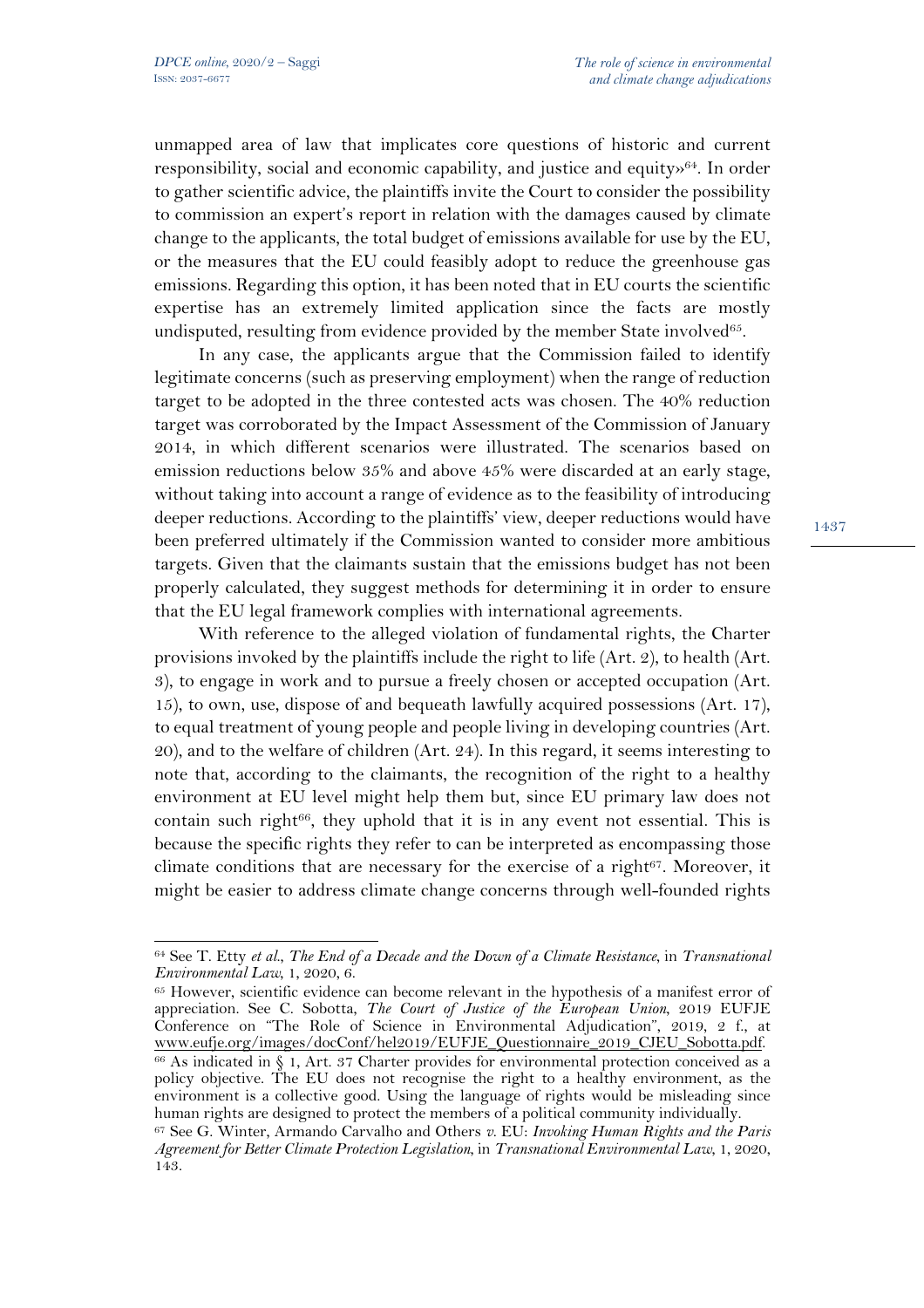than through the not yet well-defined right to a healthy environment at international level.

In May 2019, the General Court (Second Chamber) dismissed as inadmissible the lawsuit for procedural grounds, because the plaintiffs lacked standing for failure to show a direct and individual concern. The Court stated that they are not sufficiently or directly affected by the EU acts to challenge them, since they are not identified by the acts as addressees thereof. In particular, the judges wrote that «It is true that every individual is likely to be affected one way or another by climate change [...] However, the fact that the effects of climate change may be different for one person than they are for another does not mean that, for that reason, there exists standing to bring an action against a measure of general application» (para. 50). The Court also rejected the plaintiffs' argument that the interpretation of the concept of individual concern is not compatible with the fundamental right to effective judicial protection under Art. 47 Charter.

## **5. The issue of legal standing and the appeal in the Carvalho case**

In a global perspective, the issue of access to judicial remedies granted to NGOs and natural persons is one of the most problematic aspects in environmental and climate matters. Since in these cases the interests are diffused, fragmented, and collective, thus pertaining to everyone and no one at the same time, if an action group or a person is requested to demonstrate having a direct and individual concern in a lawsuit, very frequently this is equivalent to impeding access to courts. Bearing in mind this problem as well, the 1998 UNECE Convention on Access to Information, Public Participation in Decision-making and Access to Justice in Environmental Matters (the so-called Aarhus Convention) has been designed to empower citizens and civil society organisations, in the belief that these three pillars represent an expansive notion of democracy. As to the standing in courts, Art. 9(3) of the Convention affirms that «each Party shall ensure that [...] members of the public have access to administrative or judicial procedures to challenge acts and omissions by private persons and public authorities which contravene provisions of its national law relating to the environment».

Since the EU concluded this multilateral environmental agreement through Decision 2005/370 and in 2006 adopted the so-called Aarhus Regulation to implement its obligations by laying down rules to apply to EU institutions and bodies68, one wonders to what extent the EU conforms to the international standard. It is well known that the legality of an act can be challenged directly before the CJEU through action for annulment under Art. 263 TFEU or indirectly before national judiciary through the preliminary reference procedure according to Art. 267 TFEU. Moreover, the Aarhus Regulation provides that environmental NGOs may file a request for the internal review of administrative acts of individual

<sup>68</sup> Regulation (EC) No 1367/2006 of the European Parliament and of the Council of 6 September 2006 on the application of the provisions of the Aarhus Convention on Access to Information, Public Participation in Decision-making and Access to Justice in Environmental Matters to Community institutions and bodies.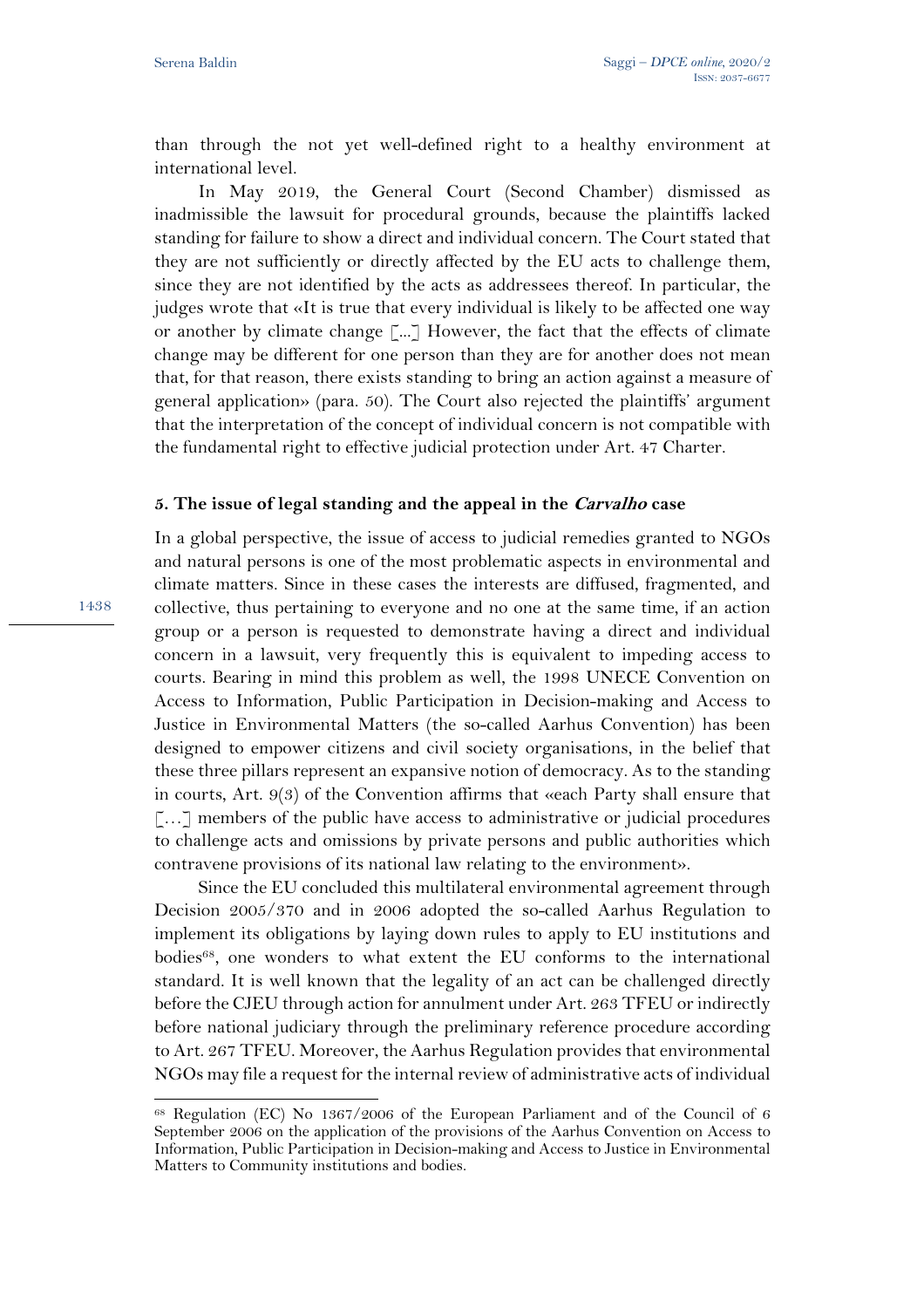scope under environmental law adopted by an EU institution or body. This mechanism is meant to facilitate qualified entities' access to justice who would not have it on the basis of Art. 263(4) TFEU. Despite that, natural and legal persons seeking to challenge directly the legality of EU environmental or climate acts through the remedies currently available still encounter significant procedural obstacles. Many scholars deem that the CJEU's test adopted on standing is too restrictive and stress that it is even stricter than in any EU member State<sup>69</sup>. It should be said that even member States are not particularly inclined to broaden access to judicial remedies to the public. Resistance in this context is made evident by the fact that the EU has never been able to adopt a directive on access to justice in environmental matters for the oppositions encountered in the consultation phase70.

The Court of Justice clarified the conditions for demonstrating an individual concern in the case *Plaumann & Co. v Commission of the European Economic Community* (case-25/62) issued in 1963. Since then, the so-called Plaumann formula has never been softened in the environmental sector<sup>71</sup>, requiring that «Persons other than those to whom a decision is addressed may only claim to be individually concerned if that decision affects them by reason of certain attributes which are peculiar to them or by reason of circumstances in which they are differentiated from all other persons and by virtue of these factors distinguishes them individually just as in the case of the person addressed». However, it has been noted that several EU environmental measures are addressed to protect interests of a diffused nature and hence do not confer any rights on individuals, thus leaving uncovered certain sectors by judicial remedies<sup>72</sup>.

The consequence of this criterion for substantiating an individual interest is that the EU judicial system is not fitted with a remedy to easily allow persons and NGOs to challenge the legality of EU environmental and climate acts directly. The CJEU justifies its approach asserting that «it is for the national court, in order to ensure effective judicial protection in the fields covered by EU environmental law, to interpret its national law in a way which, to the fullest extent possible, is consistent with the objectives laid down in Article 9(3) of the Aarhus Convention»73. From this, one understands that the CJEU's objective is that of

<sup>69</sup> Among others, see J. Ebbesson, *Comparative Introduction*, in Id. (ed.), *Access to Justice in Environmental Matters in the EU*, The Hague, 2002, 27; R. Mastroianni, *L'effettività della tutela giurisdizionale alla prova della Carta dei diritti fondamentali*, in A.A.V.V., *Liber Amicorum in onore di Antonio Tizzano. De la Cour CECA à la Cour de l'Union: le long parcours de la justice européenne*, Torino, 2018, 594 ff.

<sup>70</sup> See N. De Dominicis, *L'accesso alla giustizia in materia ambientale. Profili di diritto europeo*, Padova, 2016, 44, 70 ff.

<sup>71</sup> Conversely, the Plaumann formula has been softened in other matters, such as competition law.

<sup>72</sup> See M. Eliantonio, *The role of NGOs in environmental implementation conflicts: 'stuck in the middle' between infringement proceedings and preliminary rulings?*, in *Journal of European Integration*, 6, 2018, 758. 73 See the so-called *Brown bear* case, *Lesoochranárske Zoskupenie VLK v Ministerstvo životného* 

*prostredia Slovenskej republiky*, 8 March 2011, case C-240/09, § 50.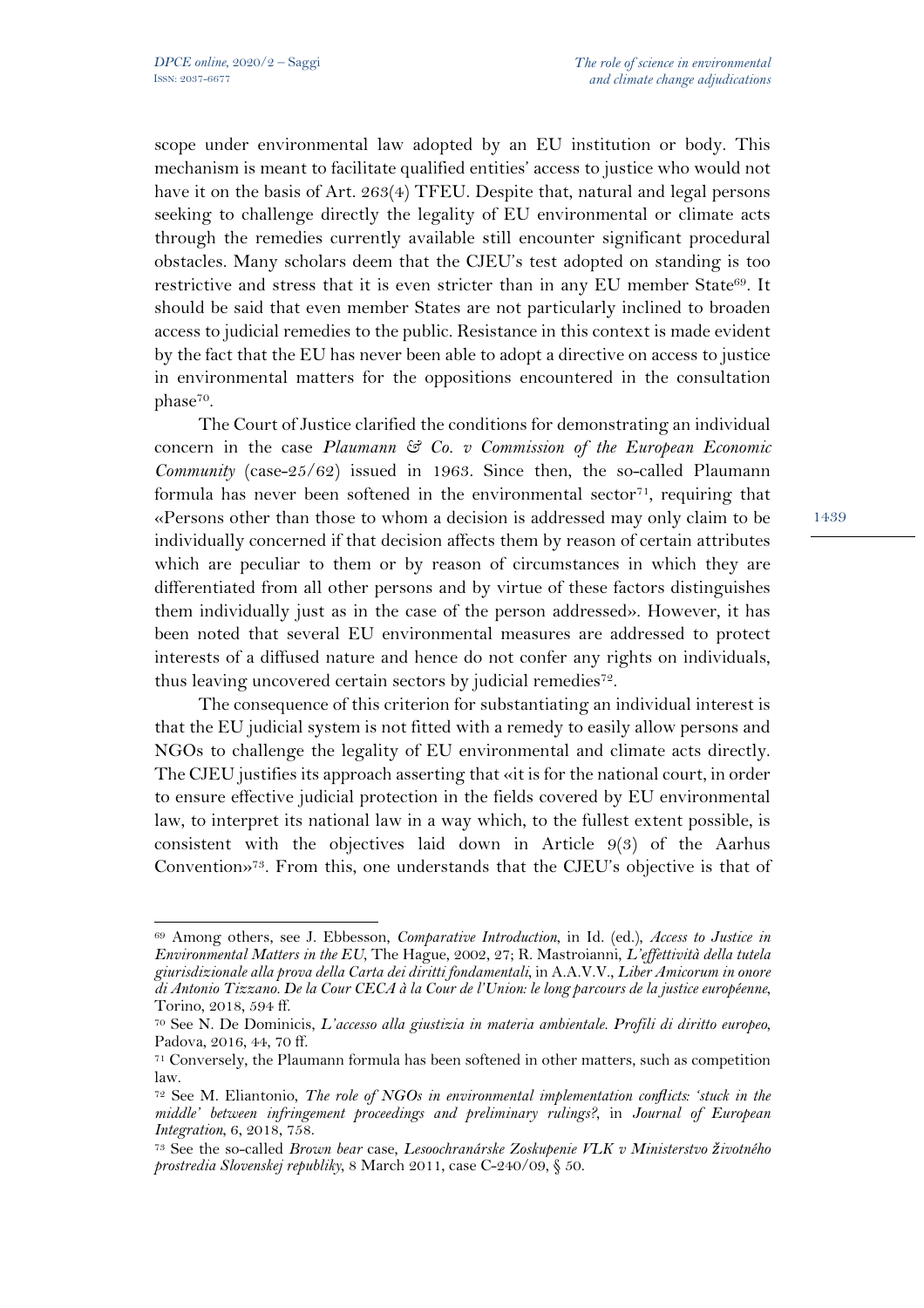reducing any possible intervention of individuals, advocating the principle of judicial subsidiarity and the preliminary reference procedure.

As a result of this state of affairs, on a number of occasions the Aarhus Compliance Committee, i.e. the mechanism put in place to review the Parties' conformity with the UNECE Convention, has shared the concern expressed by various commentators with regard to the conditions for standing of natural and legal persons in the EU. In 2011, the Committee affirmed that the CJEU's interpretation on individual concern was too strict to meet the criteria of the Convention, recommending that EU institutions take steps to overcome the shortcomings reflected in the case law in providing the public concerned with access to justice in environmental matters74.

The EU replied that the Parties to the Convention have a margin of appreciation as to how they implement Art. 9(3) and that the EU institutions exercise this margin according to the Aarhus Regulation. Subsequently, in 2017, the Committee reasserted its considerations after having analysed the case law issued in the years that had passed since its first recommendation<sup>75</sup>. A few months later, the EU Council of Ministers adopted its decision on the EU's position to hold at the sixth session of the Meeting of the Parties to the Aarhus Convention. It refused to endorse the original proposal of the Commission, according to which the findings of the Aarhus Committee were to be rejected, and decided to take note of them. However, in respect of the separation of powers, it did not give instructions to the CJEU to open the door to individual claims<sup>76</sup>.

In March 2020 the EU Commission undertook a step to amend the Aarhus Regulation with the objective of improving access to judicial remedies at the EU and national levels. The Roadmap follows the requests made by the Council and the Parliament to ensure EU compliance with the UNECE Convention as well as the European Green Deal Communication of December 2019 in which the Commission committed to considering this issue<sup>77</sup>. From the reading of the few lines of the Roadmap available so far, it seems there is still room for improvement. In fact, a revision of the Regulation to broaden the scope of the review mechanism is suggested. This revision should encompass non-legislative regulatory acts (in addition to administrative acts of individual scope) and include provisions of laws

<sup>74</sup> See Findings and recommendations of the Compliance Committee with regard to communication ACCC/C/2008/32 (Part I) concerning compliance by the European Union, adopted on 14 April 2011, at www.unece.org/fileadmin/DAM/env/pp/compliance/C2008-32/Findings/C32Findings27April2011.

<sup>75</sup> See Findings and recommendations of the Compliance Committee with regard to communication ACCC/C/2008/32 (Part II) concerning compliance by the European Union, adopted on 17 March 2017, at www.unece.org/fileadmin/DAM/env/pp/compliance/C2008- 32/Findings/C32\_EU\_Findings\_as\_adopted\_advance\_unedited\_version.

<sup>76</sup> See N. Notaro, M. Pagano, *The Interplay of International and EU Environmental Law*, in I. Govaere, S. Garben (eds), *The Interface Between EU and International Law. Contemporary Reflections*, Oxford, 174 f.

<sup>77</sup> A study has been commissioned in 2019 to explore ways to comply with the Aarhus Convention. See Study on EU implementation of the Aarhus Convention in the area of access to justice in environmental matters, Final report September 2019, is available at ec.europa.eu/environment/aarhus/pdf/Final\_study\_EU\_implemention\_environmental\_mat ters\_2019.pdf.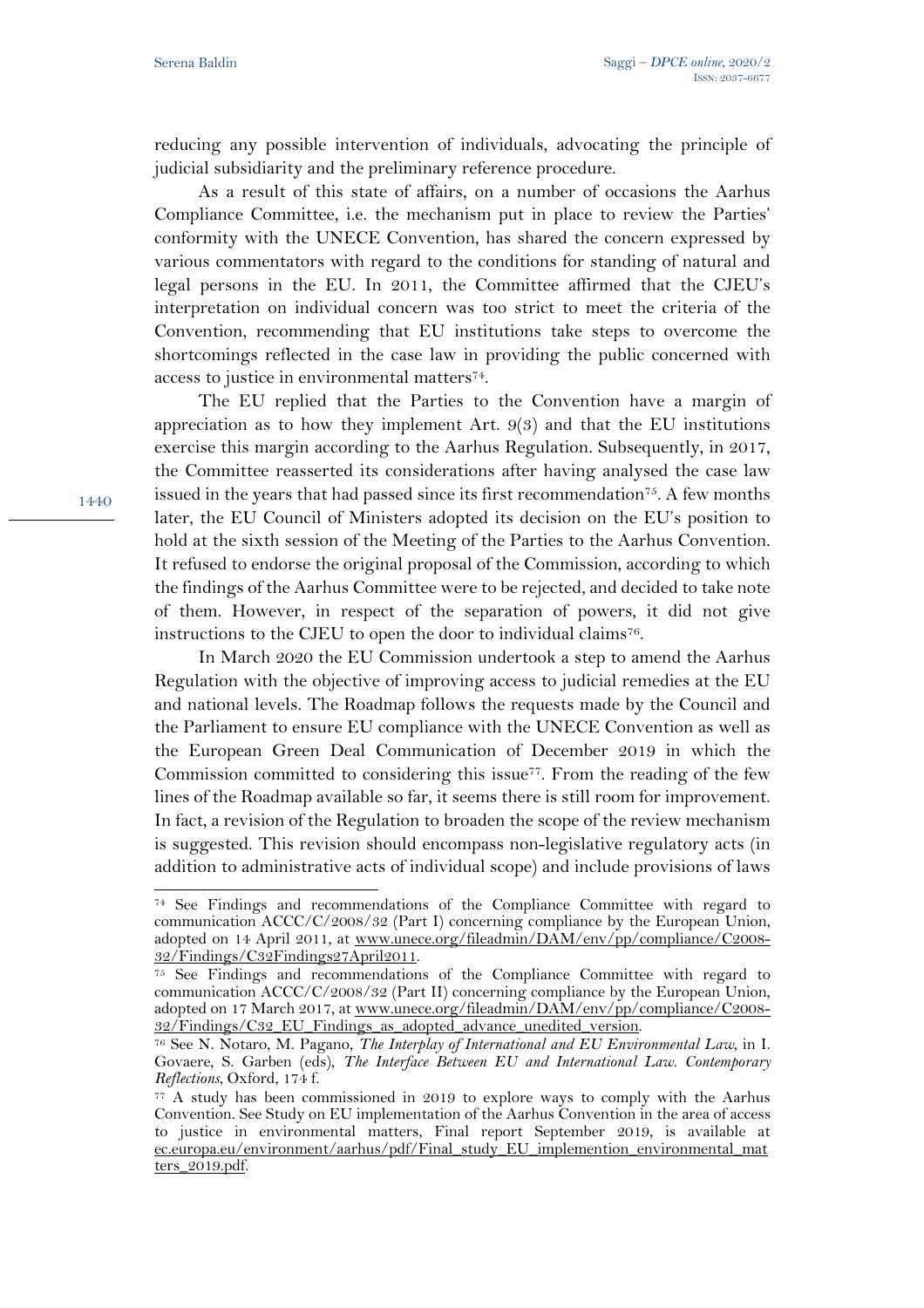relating to the environment (instead of the current formulation, according to which the Regulation covers acts «under» environmental law)<sup>78</sup>.

During this lapse of time, the General Court's order in the case *Carvalho* has been appealed. The appellants have requested the European Court of Justice to set aside the order, to declare that their application is admissible, and to refer the case back to the General Court for judgement in the substance of the matter. They sustain that the General Court erred in finding that the claimants do not satisfy the principles stated in the Plaumann test. Alternatively, they allege that the Court erred in not adapting the test in light of the compelling challenge of climate change. Other two grounds make reference to the denial to the Sáminuorra association to have standing and to the inadmissibility of non-contractual liability79. This appeal provides interesting theoretical insights on the issue of *locus standi* referred to associations and non-EU citizens.

As for associations and environmental NGOs, their role in the EU legal order is quite complex for the obstacles they face in the implementation of disputes for environmental or climate change infringements, being forced to rely on national authorities only. It is settled case law that actions for annulment brought by associations have been held to be admissible in at least three kinds of circumstances: firstly, when a legal provision expressly grants a series of procedural powers to trade associations; secondly, when the association represents the interests of its members, who would themselves be entitled to bring proceedings; and, thirdly, when the association is distinguished individually because its own interests as an association are affected, in particular because its negotiating position has been affected by the measure in respect of whose annulment is sought<sup>80</sup>. Several commentators highlight that this scenario leads to undermine the content of Art. 47 Charter devoted to the right to an effective remedy before a tribunal.

In the *Carvalho* case, the appellants argue that the members of the Sáminuorra association are all components of families who herd reindeers and hence are individually concerned. Alternatively, they stress that the association itself is indeed concerned since it represents a common good of its members, i.e. the traditional right of the Saami people to make use of public and private grazing lands for their reindeer herds. Where a community shares resources and income, it may be alien for its members to act as individuals. Therefore, this association would be different from the familiar type of trade association made up of the sum of individual member interests. Sáminuorra represents the collective good of its components which is different from (and more valuable than) the sum of individual interests. Insisting that the criterion of individual concern needs to be proven for each of the members of such an association would impede access to justice if

<sup>78</sup> The Roadmap is available at ec.europa.eu/info/law/better-regulation/have-yoursay/initiatives/12165-Access-to-Justice-in-Environmental-matters.

<sup>79</sup> Case C-565/19P. The appeal submitted to the European Court of Justice is available at peoplesclimatecase.caneurope.org/documents/.

<sup>80</sup> See Court of First Instance (Third Chamber) of 23 November 1999, *Unión de Pequeños Agricultores (UPA)* v *Council of the European Union*, case T-173/98, para. 47.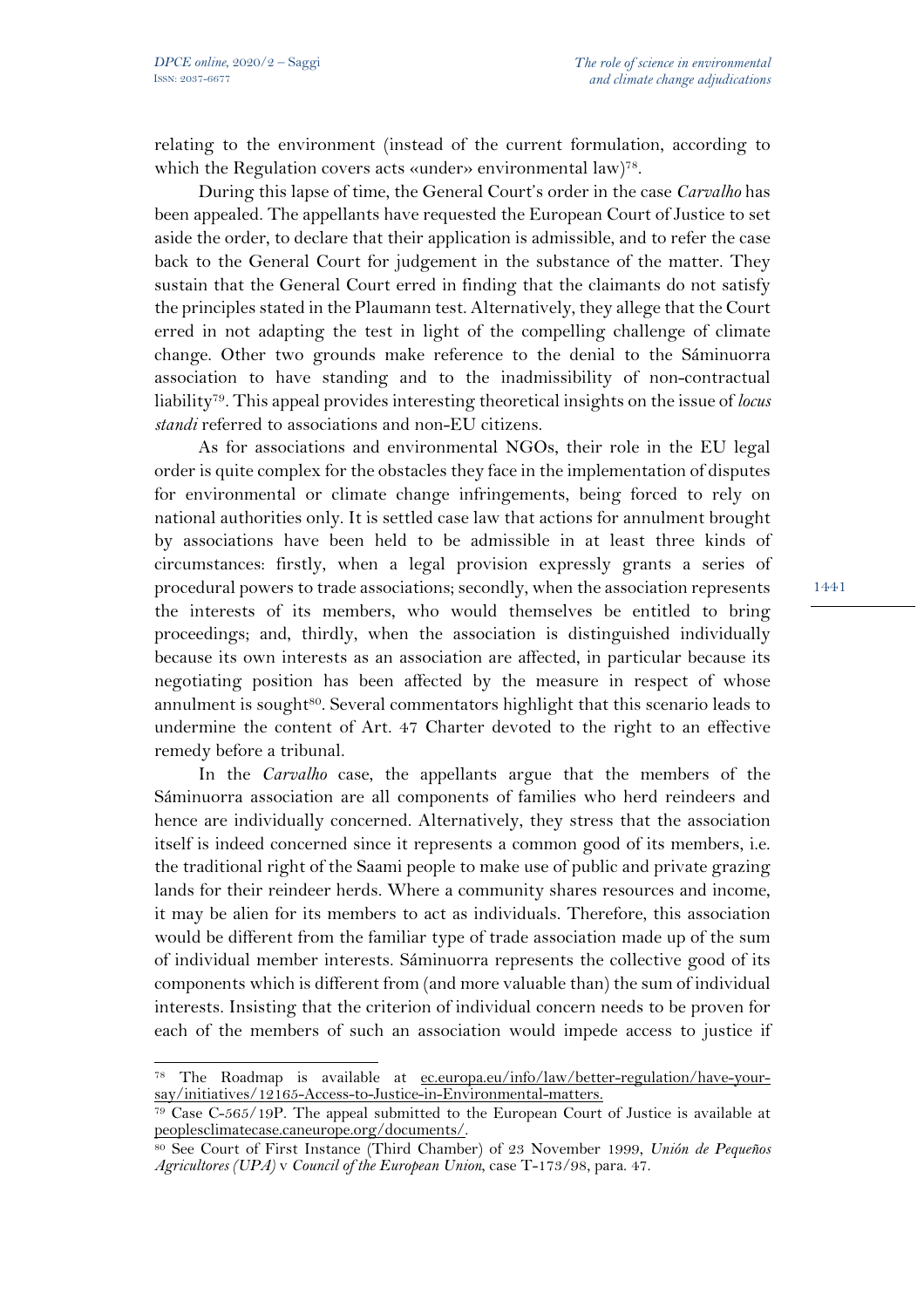common goods were endangered. For this reason, the claimants suggest that the Court should consider this as a fourth type of action, namely the action of a community defending a common good<sup>81</sup>.

As for non-EU citizens, their standing would be justified by the fact that the Charter opens to relevant rights irrespective of personal or geographical scope and that this is a common practice in domestic judiciaries when environmental issues are at stake. Moreover, at international level, human rights have been interpreted adopting a transnational perspective, so that individuals living outside a territory may bring a claim within the jurisdiction where an environmental harm has originated. Furthermore, in the EU, companies situated in third countries have been allowed to rely on freedom of trade, fundamental rights, and the protection of legitimate expectations82. In this case, families living in developing countries such as Kenya and Fiji would be affected by the gas emissions from the EU member States. Their involvement is part of a tendency to challenge laws highlighting the impact of climate change towards the most vulnerable groups.

We will have to wait a few more months to know the decision of the European Court of Justice on this appeal.

## **6. Towards the judicial recognition of the right to live in a stable climate system in the European legal space?**

Regardless of whether the *Carvalho* case is declared admissible by the European Court of Justice, it raises a number of speculations on the potential of litigation strategy to recognise EU and member States' climate liability and to contribute to strengthening measures to tackle the climate crisis in Europe.

Although there can be a common goal shared by NGOs and individuals from different countries to sue governments claiming the respect of international agreements imposing the reduction of greenhouse gas emissions, each lawsuit must be examined following the rules and the legal culture of the State where the claim is filed. In this vein, two factors have contributed to the *Urgenda* primacy as a ground-breaking judicial precedent: the possibility to launch class actions on part of interest groups, and a judiciary not willing to lower the level of protection of fundamental rights in such a highly impactful issue with the pretext of the separation of powers. The human rights discourse seems essential in this type of lawsuit as it pushes away from the courtroom any attempt to attract the matter within the political arena.

Moreover, the science of climate change attribution may not be put in question by the defendants in those countries where the UNFCCC and its correlated agreements have to be complied with. It follows that a sufficient causal link can be assumed to exist between the emissions budget of a certain country and the effects produced by climate change in order to recognise State liability. State obligation to face climate change can be weighed through the lens of human

<sup>81</sup> See the appeal, *op. cit.*, 18 ff.; G. Winter, *op. cit.*, 160.

<sup>82</sup> See G. Winter, *op. cit.*, 142.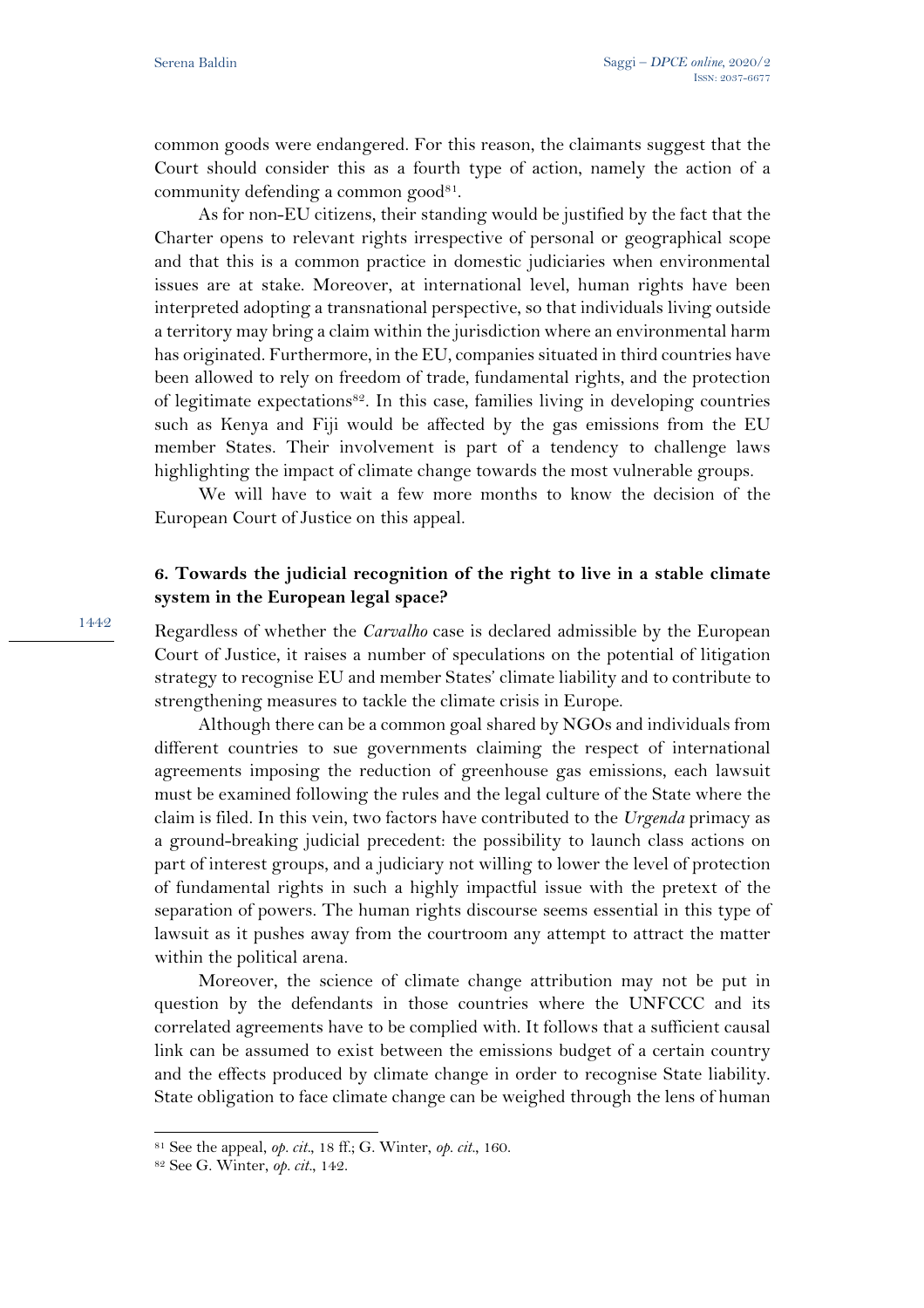rights standards and the general consensus on scientific knowledge, in which the latter provides judges with evidence indispensable to clarify the factual background of the case, to establish the causal link, and to reach a decision.

Ensuring the widest possible access to justice is therefore the major guarantee for claimants to be heard by judges. We live in an epoch in which the adverse effects of increasing levels of greenhouse gas emissions are expected to intensify and too many governments are still inactive in the matter. In the meantime, current legislations may bar natural and legal persons from suing for climate change-related injuries due to restrictions on standing. In this context, a very urgent issue to tackle on part of EU and national institutions should be that of granting effective access to judicial remedies in climate (and also environmental) matters.

By extending the perspective at global level, several arguments in support of States' climate liability have been put forward, such as the principle of due diligence, the public trust doctrine, the duty of care, the human rights discourse, the rights of nature, the responsibility towards future generations. Climate liability itself is an evolving concept, subject to further jurisprudential guidelines. It may also refer to private companies and be extended so as to affirm an obligation to protect vulnerable peoples or specific ecosystems, such as the Amazon rainforest<sup>83</sup>.

The novelty represented by climate change litigation in the constitutional field has and probably will have an interesting ripple effect on the evolution of legal concepts and rights. As has been stressed in relation to the duty of care, «L'affaire Urgenda par exemple, renouvelle la notion du duty of care, jusqu'ici seulement utilisée dans le cadre du droit international – pour désigner l'obligation d'un État de ne pas porter préjudice à un autre État – en lui donnant des contours très précis, et en l'inscrivant désormais dans le droit du changement climatique en tant qu'obligation à la charge de l'État vis-à-vis de ses citoyens. La redéfinition de cette notion, de plus en plus mobilisée dans des affaires concernant la santé et l'environnement, permet de confirmer la responsabilité publique et surtout l'obligation d'agir de l'État face à une menace documentée, bien qu'incertaine»<sup>84</sup>.

Just as the *Urgenda* claim has been a model for the plaintiffs in the *Carvalho* case and for the lawyers of other lawsuits actually pending in front of domestic jurisdictions, as in France, Ireland and Belgium, so could the reasoning in the *Urgenda* decision be a source of inspiration for foreign courts. It has already happened with an order of the Australian Land and Environment Court that makes references to the decision of The Hague Court of Appeal<sup>85</sup>.

<sup>83</sup> See M. Torre-Schaub (dir.), *Les dynamiques du contentieux climatique. Usages et mobilisations du droit pour la cause climatique*, Rapport final de recherche, 2019, 72 and 75, at www.giprecherche-justice.fr/publication/les-dynamiques-du-contentieux-climatique-usages-etmobilisation-du-droit-face-a-la-cause-climatique-2/.

<sup>84</sup> See M. Torre-Schaub (dir.), *op. cit*., 93.

<sup>85</sup> See the case *Gloucester Resources Limited v Minister for Planning*, [2019] NSWLEC 7.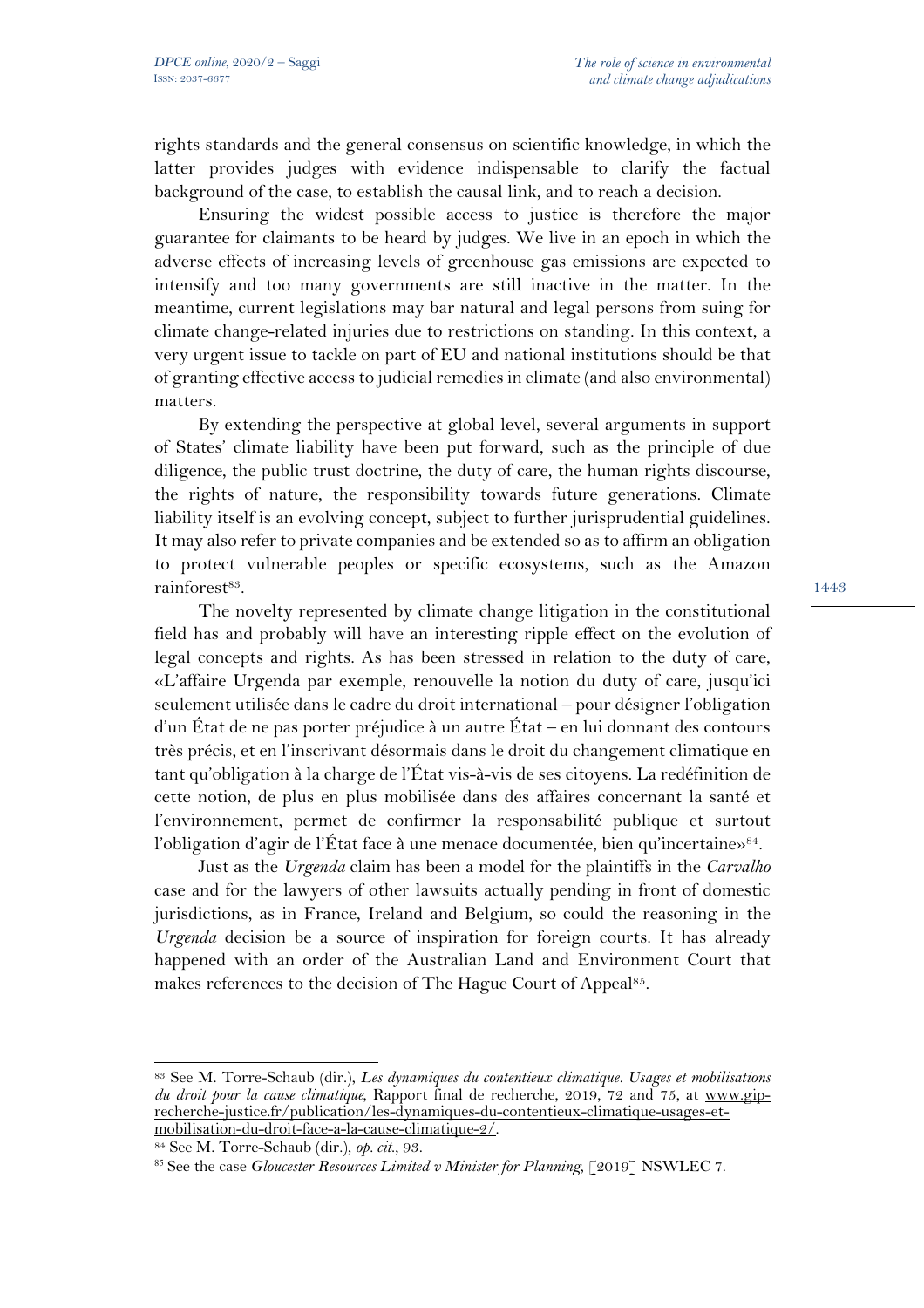Even the engagement of the ECtHR cannot be ruled out as a possibility $86$ . So far, issues regarding climate change-related cases have never been tackled by this authoritative European Court, but it already has an established practice of interpreting a number of substantive human rights as incorporating environmental considerations, including the right to life, the right to a fair trial and the right to respect for family and private life, resulting from environmental hazards, such as air pollution (this is because any attempt to draft an additional protocol to the ECHR concerning the autonomous right to a healthy environment has always failed).

In that event, could the Court of Strasbourg be more activist than that of Luxembourg? It is worth bearing in mind that the ECtHR is very cautious in environmental matters<sup>87</sup>. This notwithstanding, one may wonder whether there will be room for the ECtHR to recognise a sufficient common consensus of the party States on a real and imminent threat produced by climate change, and to condemn those that have not prevented the infringement of fundamental rights. And also: how would it be possible for the party States to justify their inaction or to challenge the IPCC's findings after having accepted the existence of a direct link between the emission of greenhouse gases and climate change? In this hypothesis, a general consensus should be recognised on the basis of the IPCC's reports, thus reducing the margin of appreciation, which is the space of manoeuvre that the Court grants to national authorities. Consequently, it could be very difficult for a State to exonerate itself for not having taken adequate measures, leading to a possible decision in favour of the applicants.

Another issue that is emerging in the comparative panorama regards the notion of the right to live in a stable climate system. It has to be stressed that neither the Supreme Court of the Netherlands in the *Urgenda* case nor the *Carvalho* application in front of the CJEU make explicit reference to it. Instead, it was previously invoked by the plaintiffs in the US *Juliana* case, who alleged that the right to a climate system capable of sustaining human life is a fundamental constitutional right. Although in 2016 the District Court of Oregon issued a landmark opinion sustaining this instance and allowing the case to proceed to trial, in January 2020 the Ninth Circuit Court of Appeal in Portland dismissed it for lack of standing<sup>88</sup>. A petition for rehearing en banc the case was submitted in March 2020 and is still pending.

<sup>86</sup> A crowdfunding initiative to bring a case before the ECtHR was launched in 2017 on part of a group of Portuguese children inspired by the *Urgenda* case. See D. Hodas, *US climate change adjudication: the epic journey from a petition for rulemaking to national greenhouse gas regulation*, in C. Voigt, Z. Makuch, *Courts and the Environment*, Cheltenham, 2018, 343.

<sup>87</sup> On the Court's lack of ambition and courage in environmental matters, see E. Lambert, *The Environment and Human Rights. Introductory Report to the High-Level Conference "Environmental Protection and Human Rights"*, 2020, 15, at  $\frac{\text{rm.coe.int/report-e-lambert-en/16809c827f.}}{P}$ 

<sup>88</sup> See M.C. Blumm, M.C. Wood, *No Ordinary Lawsuit: Climate Change, Due Process, and the Public Trust Doctrine*, in *Am. U. L. Rev*., 1, 2017, 1 ff.; H. Aidun, M. Libby, *Juliana in the World: Comparing the Ninth Circuit's Decision to Foreign Rights-Based Climate Litigation*, in *Climate Law Blog*, March 13th 2020, in blogs.law.columbia.edu/climatechange/2020/03/13/juliana-in-theworld-comparing-the-ninth-circuits-decision-to-foreign-rights-based-climate-litigation/.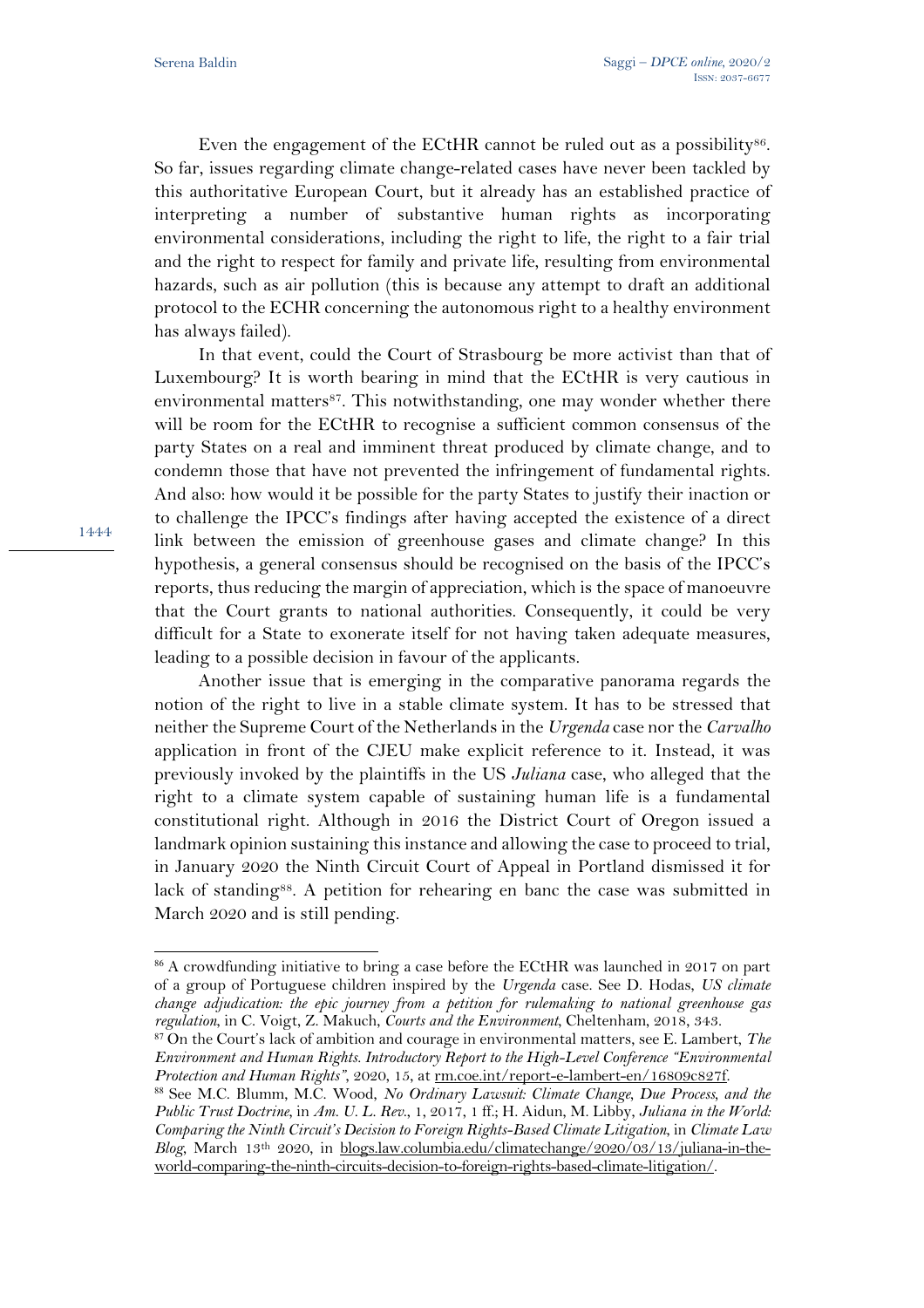Legal scholars question whether the right to a stable climate can be considered an autonomous right. Most of them seem to agree on the fact that it may be inferred by other established human rights, as the right to life primarily, and to health and respect for private and family life as further corollaries. There is also someone who argues that a human right to a stable climate may be derived from the right to an adequate environment<sup>89</sup>.

The right to live in a stable climate and the right to a healthy environment have a point in common, as both may be inferred by the right to life and may be further substantiated by other fundamental rights. Moreover, the environment is also seriously affected by changes of climate. Precisely for this reason, a stable climate system is considered a component of the right to a healthy environment<sup>90</sup>. Nevertheless, inferring the right to climate from the right to environment does not seem a proper interpretative choice from the legal point of view, in the light of the above-mentioned differences between the concepts of climate and environment and of the distinct legal bases that regulate these matters. Rather, the violation of the right to climate might be more conveniently alleged basing this harm on other fundamental rights already existent in national and international law. In this perspective, the protection of life and the respect for private and family life must be interpreted as including the right to live in a stable climate system. Suffice it to think of the usefulness of Articles 2 and 8 ECHR in the *Urgenda* case and of the fact that similar provisions are foreseen in every constitutional system and also in the EU legal order, enshrined in Articles 2 and 7 Charter.

The circulation of legal arguments on the right to live in a stable climate system is at its infancy stage and an increase in terms of dissemination of ideas and principles among lawyers, legal scholars and judges can be predicted. On the resort to non-domestic legal ideas in this matter, one can recall the lawsuit known as *Affaire du Siècle*, brought forward by the Administrative Court of Paris in May 2019 and still pending. The team of lawyers and experts has been inspired by the *Urgenda* case as well as the *Juliana* case and the US legal doctrine. The plaintiffs sustain the existence of a general principle of law recognising a subjective right, namely the right to live in a sustainable climate system. Their scope is to persuade the Court to recognise a specific climate-related general principle in order to consolidate the obligation to tackle climate change and to open the possibility to challenge any act or omission inconsistent with climate protection<sup>91</sup>. This profile seems to clarify why the claim for the affirmation of the right to climate should be kept separate from the vindication of other fundamental rights.

<sup>89</sup> Some speculations are made by D. Bell, *Climate change and human rights*, in *WIREs Climate Change*, 4, 2013, 159 ff. See also S.R. Foster, P. Galizzi, *Human rights and climate change: building synergies for a common future*, in D. Farber, M. Peeters (eds), *op. cit.*, 43 ff.

<sup>90</sup> An analysis of the development of climate change litigation in various jurisdictions in which parties have sought to invoke environmental rights, as the right to a quality environment, is made by B.J. Preston, *The Evolving Role of Environmental Rights in Climate Change Litigation*, in *Chinese J. of Environmental Law*, 2, 2018, 131 ff.

<sup>91</sup> See C. Cournil, A. Le Dylio, P. Mougeolle, *L'affaire du Siècle: French Climate Litigation between Continuity and Legal Innovation*, in *Carbon & Climate Law Rev.*, 1, 2020, 40 ff.